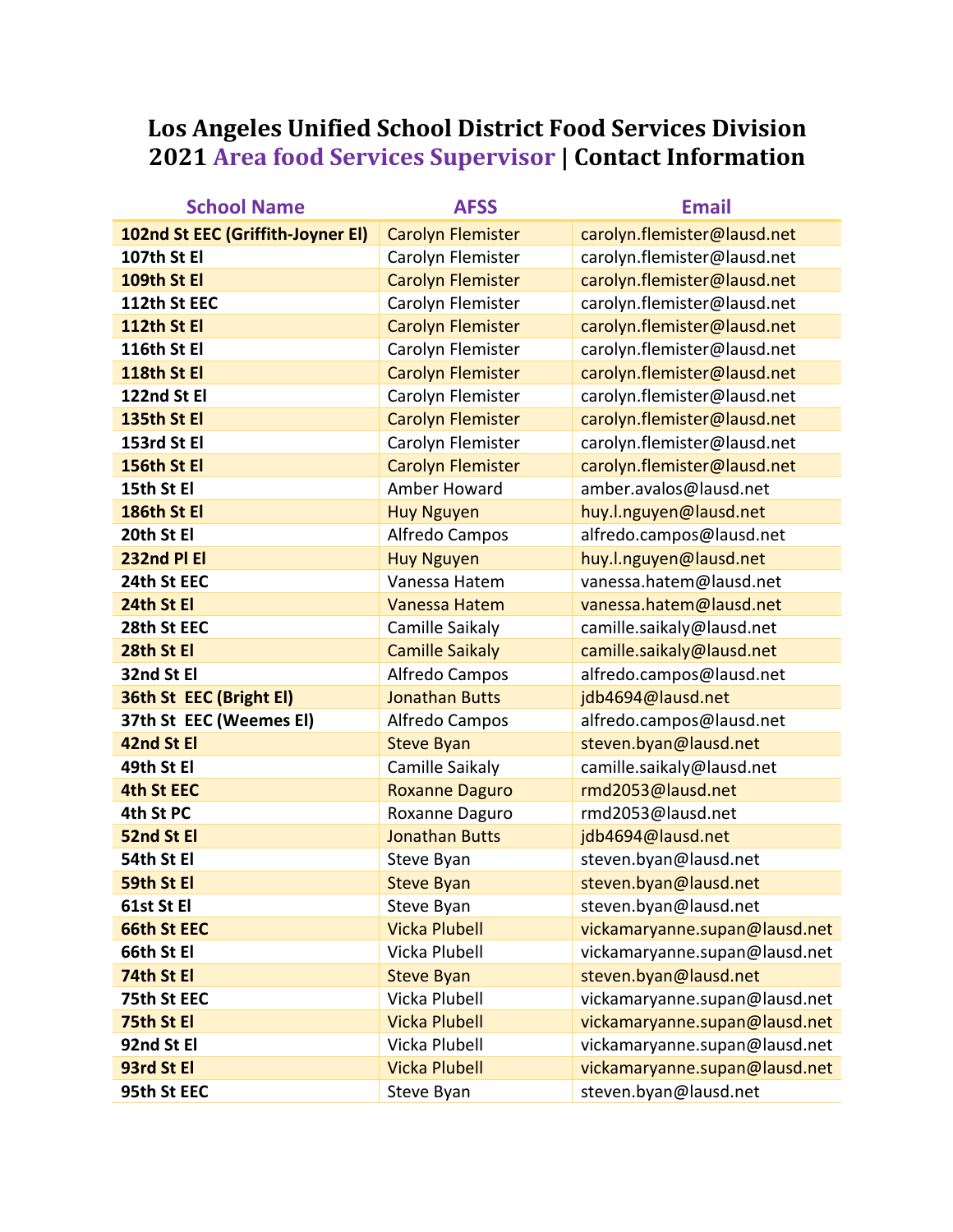| <b>School Name</b>                   | <b>AFSS</b>              | <b>Email</b>                  |
|--------------------------------------|--------------------------|-------------------------------|
| 95th St El                           | <b>Steve Byan</b>        | steven.byan@lausd.net         |
| 96th St El                           | Vicka Plubell            | vickamaryanne.supan@lausd.net |
| 97th St EEC (Barrett El)             | <b>Vicka Plubell</b>     | vickamaryanne.supan@lausd.net |
| 99th St El                           | Carolyn Flemister        | carolyn.flemister@lausd.net   |
| <b>Academy for Enriched Sciences</b> | <b>Sheilah Hernandez</b> | sheilah.hernandez@lausd.net   |
| <b>Adams MS</b>                      | Camille Saikaly          | camille.saikaly@lausd.net     |
| <b>Albion EEC</b>                    | <b>Tumara Arnett</b>     | txs1472@lausd.net             |
| <b>Albion El</b>                     | <b>Tumara Arnett</b>     | txs1472@lausd.net             |
| <b>Aldama El</b>                     | <b>Tumara Arnett</b>     | txs1472@lausd.net             |
| <b>Alexander Science Center El</b>   | Alfredo Campos           | alfredo.campos@lausd.net      |
| <b>Alexandria EEC</b>                | <b>Vanessa Hatem</b>     | vanessa.hatem@lausd.net       |
| <b>Alexandria El</b>                 | Vanessa Hatem            | vanessa.hatem@lausd.net       |
| <b>Allesandro El</b>                 | <b>Stephanie Ou</b>      | stephanie.ou@lausd.net        |
| Alta California El                   | Angela Nicholas          | angela.nicholas@lausd.net     |
| <b>Alta Loma El</b>                  | <b>Jonathan Butts</b>    | jdb4694@lausd.net             |
| <b>Amanecer El</b>                   | Roxanne Daguro           | rmd2053@lausd.net             |
| <b>Ambassador (Global Education)</b> | <b>Vanessa Hatem</b>     | vanessa.hatem@lausd.net       |
| Ambassador (Global Lead.)            | Vanessa Hatem            | vanessa.hatem@lausd.net       |
| <b>Ambler El</b>                     | <b>Huy Nguyen</b>        | huy.l.nguyen@lausd.net        |
| <b>Amestoy El</b>                    | Carolyn Flemister        | carolyn.flemister@lausd.net   |
| <b>Anatola El</b>                    | <b>Nicole Anthony</b>    | nanthony@lausd.net            |
| <b>Andasol El</b>                    | <b>Maribel Maloles</b>   | mpv7941@lausd.net             |
| <b>Angeles Mesa El</b>               | <b>Steve Byan</b>        | steven.byan@lausd.net         |
| <b>Angelou HS</b>                    | Camille Saikaly          | camille.saikaly@lausd.net     |
| <b>Ann El</b>                        | <b>Tumara Arnett</b>     | txs1472@lausd.net             |
| <b>Annalee El</b>                    | Huy Nguyen               | huy.l.nguyen@lausd.net        |
| <b>Annandale El</b>                  | <b>Tumara Arnett</b>     | txs1472@lausd.net             |
| <b>Anton EEC</b>                     | Roxanne Daguro           | rmd2053@lausd.net             |
| <b>Anton El</b>                      | <b>Roxanne Daguro</b>    | rmd2053@lausd.net             |
| <b>Apperson El</b>                   | June Gaumond             | june.gaumond@lausd.net        |
| <b>Aragon El</b>                     | <b>Stephanie Ou</b>      | stephanie.ou@lausd.net        |
| <b>Arleta HS</b>                     | Angela Nicholas          | angela.nicholas@lausd.net     |
| <b>Arlington Heights El</b>          | <b>Jonathan Butts</b>    | jdb4694@lausd.net             |
| <b>Arminta EEC</b>                   | Lynn Abrera              | lynn.abrera@lausd.net         |
| <b>Arminta El</b>                    | Lynn Abrera              | lynn.abrera@lausd.net         |
| <b>Arroyo Seco Alternative</b>       | <b>Tumara Arnett</b>     | txs1472@lausd.net             |
| <b>Ascot El</b>                      | <b>Camille Saikaly</b>   | camille.saikaly@lausd.net     |
| <b>Atwater El</b>                    | Stephanie Ou             | stephanie.ou@lausd.net        |
| <b>Audubon MS</b>                    | <b>Jonathan Butts</b>    | jdb4694@lausd.net             |
| <b>Aurora El</b>                     | Camille Saikaly          | camille.saikaly@lausd.net     |
| <b>Avalon Gardens El</b>             | <b>Carolyn Flemister</b> | carolyn.flemister@lausd.net   |
| <b>Baca El</b>                       | Vicka Plubell            | vickamaryanne.supan@lausd.net |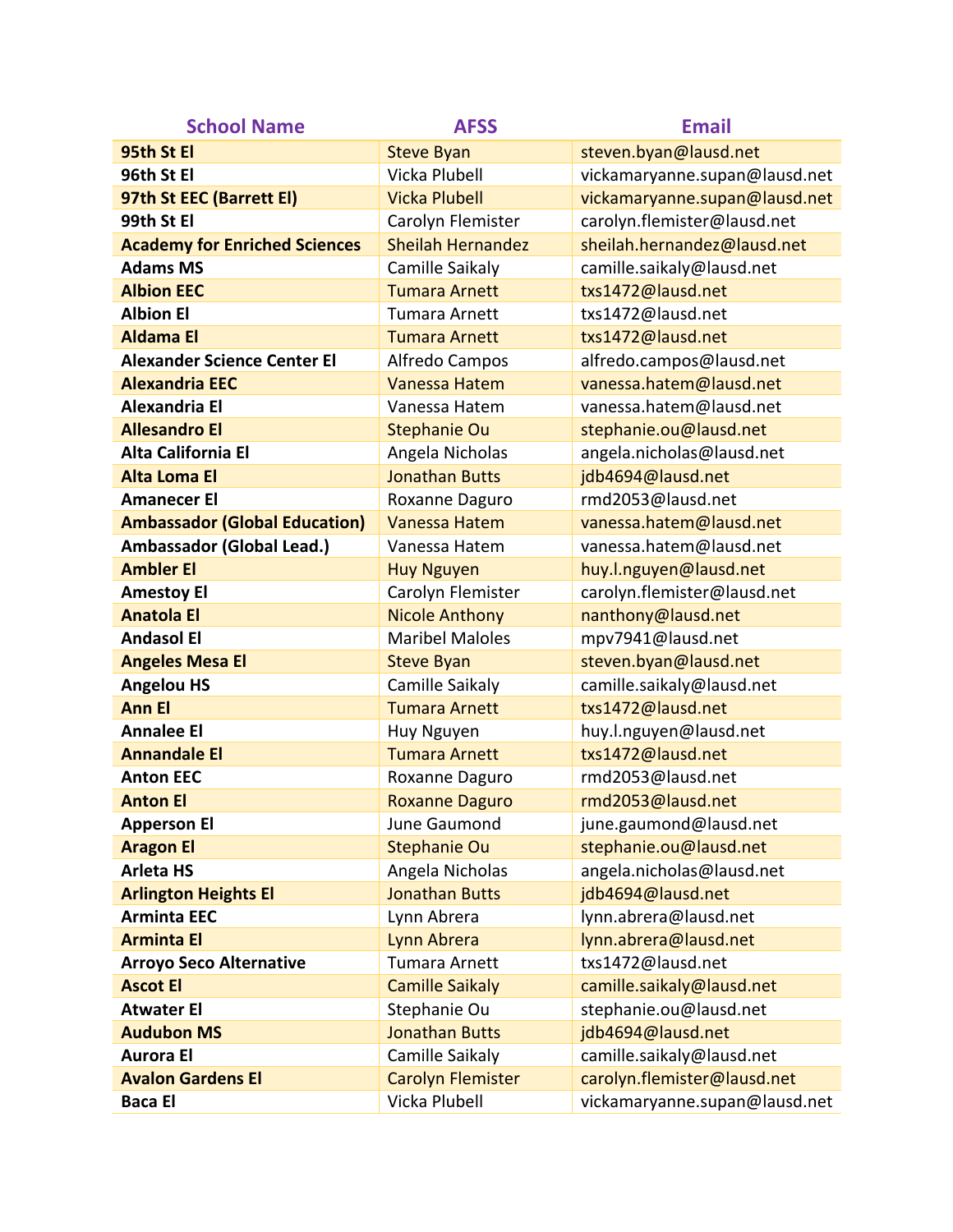| <b>School Name</b>               | <b>AFSS</b>              | <b>Email</b>                   |
|----------------------------------|--------------------------|--------------------------------|
| <b>Bakewell PC</b>               | <b>Vicka Plubell</b>     | vickamaryanne.supan@lausd.net  |
| <b>Balboa El</b>                 | <b>Maribel Maloles</b>   | mpv7941@lausd.net              |
| <b>Baldwin Hills El</b>          | <b>Jonathan Butts</b>    | jdb4694@lausd.net              |
| <b>Bancroft MS</b>               | Christina Suaverdez      | christina.suaverdez@lausd.net  |
| <b>Bandini El</b>                | <b>Amber Howard</b>      | amber.avalos@lausd.net         |
| <b>Banneker El</b>               | Carolyn Flemister        | carolyn.flemister@lausd.net    |
| <b>Banning HS</b>                | <b>Huy Nguyen</b>        | huy.l.nguyen@lausd.net         |
| <b>Barrett El</b>                | Vicka Plubell            | vickamaryanne.supan@lausd.net  |
| <b>Barton Hill El</b>            | <b>Amber Howard</b>      | amber.avalos@lausd.net         |
| <b>Bassett El</b>                | Nicole Anthony           | nanthony@lausd.net             |
| <b>Beachy El</b>                 | <b>Angela Nicholas</b>   | angela.nicholas@lausd.net      |
| <b>Beckford El</b>               | <b>Maribel Maloles</b>   | mpv7941@lausd.net              |
| <b>Beethoven El</b>              | <b>Saul Del Castillo</b> | saul.delcastillo@lausd.net     |
| <b>Bell HS</b>                   | Margie DeGlorie          | margie.deglorie@lausd.net      |
| <b>Bellingham El</b>             | Lynn Abrera              | lynn.abrera@lausd.net          |
| <b>Belmont HS</b>                | Stephanie Ou             | stephanie.ou@lausd.net         |
| <b>Belvedere El</b>              | <b>Roxanne Daguro</b>    | rmd2053@lausd.net              |
| <b>Belvedere MS</b>              | Roxanne Daguro           | rmd2053@lausd.net              |
| <b>Berendo MS</b>                | <b>Alfredo Campos</b>    | alfredo.campos@lausd.net       |
| <b>Bernstein HS</b>              | Christina Suaverdez      | christina.suaverdez@lausd.net  |
| <b>Bertrand El</b>               | <b>Nicole Anthony</b>    | nanthony@lausd.net             |
| <b>Bethune MS</b>                | Vicka Plubell            | vickamaryanne.supan@lausd.net  |
| <b>Blythe El</b>                 | <b>Nicole Anthony</b>    | nanthony@lausd.net             |
| <b>Bonita El</b>                 | Huy Nguyen               | huy.l.nguyen@lausd.net         |
| <b>Braddock El</b>               | <b>Saul Del Castillo</b> | saul.delcastillo@lausd.net     |
| <b>Bradley EEC (109th St El)</b> | Carolyn Flemister        | carolyn.flemister@lausd.net    |
| <b>Bradley El</b>                | <b>Jonathan Butts</b>    | jdb4694@lausd.net              |
| <b>Brainard El</b>               | June Gaumond             | june.gaumond@lausd.net         |
| <b>Bravo HS</b>                  | <b>Tumara Arnett</b>     | txs1472@lausd.net              |
| <b>Breed El</b>                  | Theo Okuribido           | theophilos.okuribido@lausd.net |
| <b>Brentwood El</b>              | <b>Brian Glick</b>       | brian.glick@lausd.met          |
| <b>Bridge El</b>                 | Theo Okuribido           | theophilos.okuribido@lausd.net |
| <b>Bridges El</b>                | <b>Huy Nguyen</b>        | huy.l.nguyen@lausd.net         |
| <b>Bright El</b>                 | Jonathan Butts           | jdb4694@lausd.net              |
| <b>Broad El</b>                  | <b>Huy Nguyen</b>        | huy.l.nguyen@lausd.net         |
| <b>Broadacres El</b>             | Huy Nguyen               | huy.l.nguyen@lausd.net         |
| <b>Broadous EEC</b>              | <b>June Gaumond</b>      | june.gaumond@lausd.net         |
| <b>Broadous El</b>               | June Gaumond             | june.gaumond@lausd.net         |
| <b>Broadway El</b>               | <b>Saul Del Castillo</b> | saul.delcastillo@lausd.net     |
| <b>Brockton El</b>               | <b>Brian Glick</b>       | brian.glick@lausd.met          |
| <b>Brooklyn EEC</b>              | <b>Roxanne Daguro</b>    | rmd2053@lausd.net              |
| <b>Brooklyn El</b>               | Roxanne Daguro           | rmd2053@lausd.net              |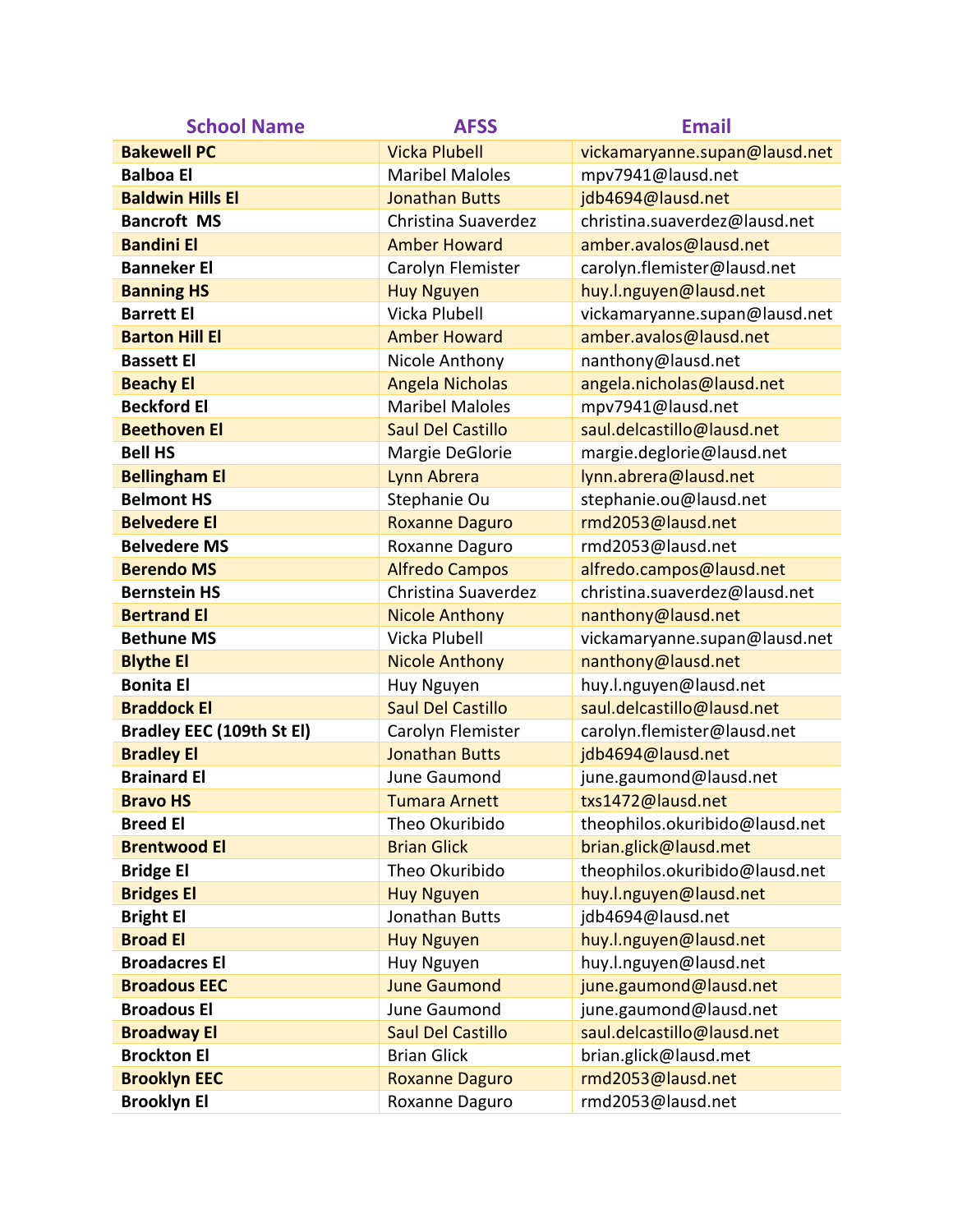| <b>School Name</b>       | <b>AFSS</b>              | <b>Email</b>                  |
|--------------------------|--------------------------|-------------------------------|
| <b>Bryson El</b>         | <b>Margie DeGlorie</b>   | margie.deglorie@lausd.net     |
| <b>Buchanan El</b>       | <b>Tumara Arnett</b>     | txs1472@lausd.net             |
| <b>Budlong El</b>        | <b>Steve Byan</b>        | steven.byan@lausd.net         |
| <b>Burbank El</b>        | Jeanette Valdez          | jeanette.valdez@lausd.net     |
| <b>Burbank MS</b>        | <b>Tumara Arnett</b>     | txs1472@lausd.net             |
| <b>Burroughs MS</b>      | Christina Suaverdez      | christina.suaverdez@lausd.net |
| <b>Burton El</b>         | Lynn Abrera              | lynn.abrera@lausd.net         |
| <b>Bushnell Way El</b>   | <b>Tumara Arnett</b>     | txs1472@lausd.net             |
| <b>Byrd MS</b>           | Lynn Abrera              | lynn.abrera@lausd.net         |
| <b>Cabrillo EEC</b>      | Amber Howard             | amber.avalos@lausd.net        |
| <b>Cabrillo El</b>       | <b>Amber Howard</b>      | amber.avalos@lausd.net        |
| Cahuenga El              | Vanessa Hatem            | vanessa.hatem@lausd.net       |
| <b>Calabash El</b>       | <b>Sheilah Hernandez</b> | sheilah.hernandez@lausd.net   |
| <b>Calahan El</b>        | <b>Maribel Maloles</b>   | mpv7941@lausd.net             |
| <b>Calvert El</b>        | <b>Sheilah Hernandez</b> | sheilah.hernandez@lausd.net   |
| <b>Camellia El</b>       | Lynn Abrera              | lynn.abrera@lausd.net         |
| <b>Canfield El</b>       | <b>Brian Glick</b>       | brian.glick@lausd.met         |
| <b>Canoga Park EEC</b>   | Nicole Anthony           | nanthony@lausd.net            |
| <b>Canoga Park El</b>    | <b>Nicole Anthony</b>    | nanthony@lausd.net            |
| <b>Canoga Park HS</b>    | Nicole Anthony           | nanthony@lausd.net            |
| <b>Cantara El</b>        | <b>Nicole Anthony</b>    | nanthony@lausd.net            |
| <b>Canterbury El</b>     | Lynn Abrera              | lynn.abrera@lausd.net         |
| <b>Canyon El</b>         | <b>Brian Glick</b>       | brian.glick@lausd.met         |
| <b>Capistrano El</b>     | Nicole Anthony           | nanthony@lausd.net            |
| <b>Cardenas El</b>       | Lynn Abrera              | lynn.abrera@lausd.net         |
| <b>Carnegie MS</b>       | Huy Nguyen               | huy.l.nguyen@lausd.net        |
| <b>Caroldale LC</b>      | <b>Huy Nguyen</b>        | huy.l.nguyen@lausd.net        |
| <b>Carpenter El</b>      | Jeanette Valdez          | jeanette.valdez@lausd.net     |
| <b>Carson El</b>         | <b>Huy Nguyen</b>        | huy.l.nguyen@lausd.net        |
| <b>Carson HS</b>         | Huy Nguyen               | huy.l.nguyen@lausd.net        |
| <b>Carson-Gore El</b>    | <b>Jonathan Butts</b>    | jdb4694@lausd.net             |
| <b>Carthay Center El</b> | <b>Brian Glick</b>       | brian.glick@lausd.met         |
| <b>Carver MS</b>         | <b>Camille Saikaly</b>   | camille.saikaly@lausd.net     |
| <b>Castelar EEC</b>      | Stephanie Ou             | stephanie.ou@lausd.net        |
| <b>Castelar El</b>       | <b>Stephanie Ou</b>      | stephanie.ou@lausd.net        |
| <b>Castle Heights El</b> | <b>Brian Glick</b>       | brian.glick@lausd.met         |
| <b>Castlebay Lane El</b> | <b>Angela Nicholas</b>   | angela.nicholas@lausd.net     |
| <b>Catskill El</b>       | Huy Nguyen               | huy.l.nguyen@lausd.net        |
| <b>Century Park El</b>   | <b>Steve Byan</b>        | steven.byan@lausd.net         |
| <b>Chandler El</b>       | Jeanette Valdez          | jeanette.valdez@lausd.net     |
| <b>Chapman El</b>        | <b>Carolyn Flemister</b> | carolyn.flemister@lausd.net   |
| <b>Charnock Road El</b>  | Saul Del Castillo        | saul.delcastillo@lausd.net    |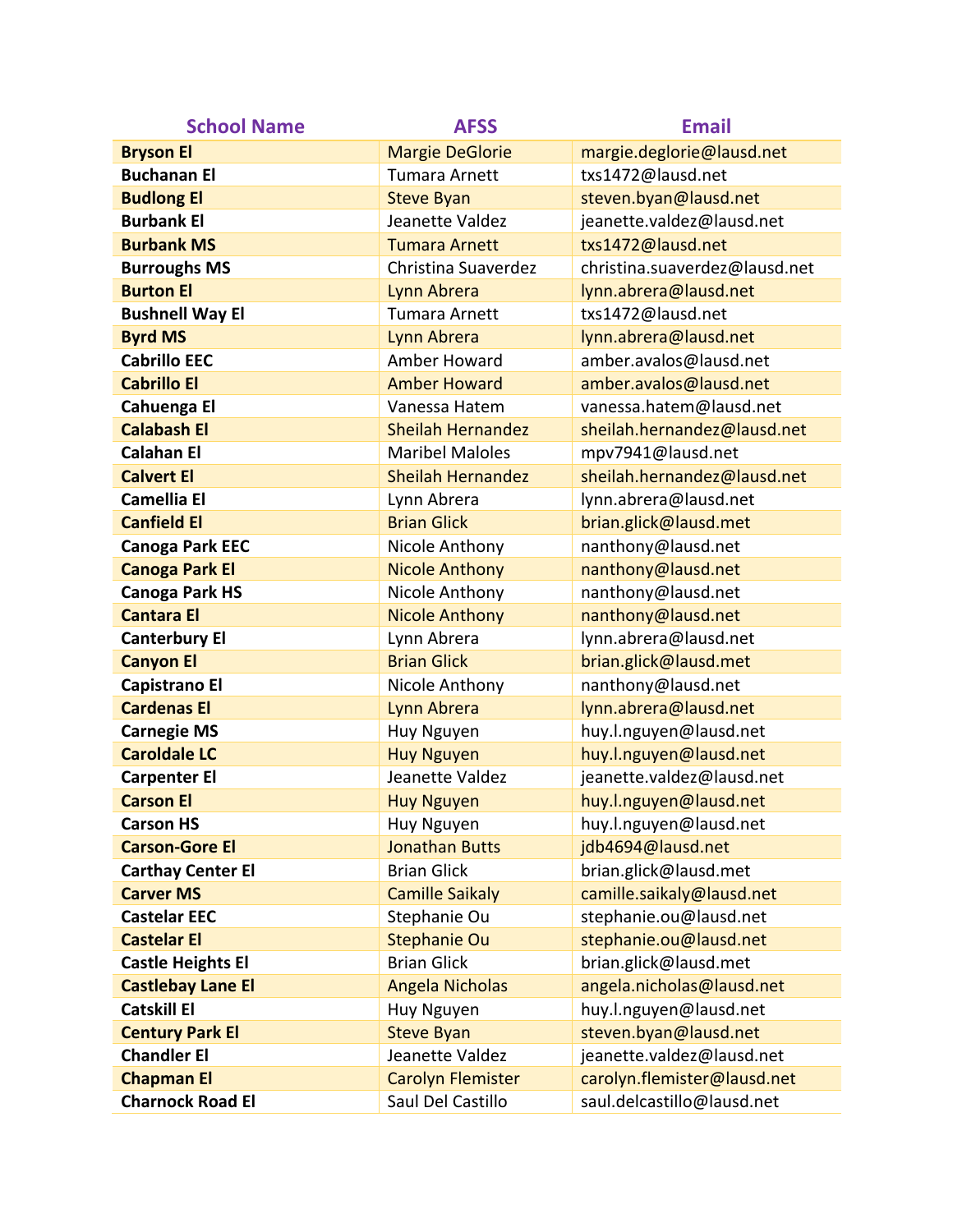| <b>School Name</b>                  | <b>AFSS</b>                | <b>Email</b>                   |
|-------------------------------------|----------------------------|--------------------------------|
| <b>Chase EEC</b>                    | <b>Maribel Maloles</b>     | mpv7941@lausd.net              |
| <b>Chase El</b>                     | <b>Maribel Maloles</b>     | mpv7941@lausd.net              |
| <b>Chatsworth HS</b>                | <b>Maribel Maloles</b>     | mpv7941@lausd.net              |
| <b>Chatsworth Park El</b>           | <b>Maribel Maloles</b>     | mpv7941@lausd.net              |
| <b>Chavez El</b>                    | <b>Theo Okuribido</b>      | theophilos.okuribido@lausd.net |
| <b>Chavez LA</b>                    | June Gaumond               | june.gaumond@lausd.net         |
| <b>Cheremoya El</b>                 | <b>Christina Suaverdez</b> | christina.suaverdez@lausd.net  |
| <b>Cienega El</b>                   | Jonathan Butts             | jdb4694@lausd.net              |
| <b>Cimarron El</b>                  | <b>Steve Byan</b>          | steven.byan@lausd.net          |
| <b>City Terrace El</b>              | Theo Okuribido             | theophilos.okuribido@lausd.net |
| <b>Clear Creek Camp</b>             | <b>June Gaumond</b>        | june.gaumond@lausd.net         |
| <b>Cleveland EEC (Cleveland HS)</b> | Nicole Anthony             | nanthony@lausd.net             |
| <b>Cleveland HS</b>                 | <b>Nicole Anthony</b>      | nanthony@lausd.net             |
| <b>Cleveland IC (Cleveland HS)</b>  | Nicole Anthony             | nanthony@lausd.net             |
| <b>Clifford El</b>                  | <b>Stephanie Ou</b>        | stephanie.ou@lausd.net         |
| <b>Clinton MS</b>                   | Camille Saikaly            | camille.saikaly@lausd.net      |
| <b>Clover El</b>                    | <b>Brian Glick</b>         | brian.glick@lausd.met          |
| <b>Cochran MS</b>                   | Jonathan Butts             | jdb4694@lausd.net              |
| <b>Coeur D'Alene El</b>             | <b>Saul Del Castillo</b>   | saul.delcastillo@lausd.net     |
| <b>Cohasset El</b>                  | Nicole Anthony             | nanthony@lausd.net             |
| <b>Coldwater Canyon El</b>          | Lynn Abrera                | lynn.abrera@lausd.net          |
| <b>Colfax El</b>                    | Jeanette Valdez            | jeanette.valdez@lausd.net      |
| <b>Coliseum El</b>                  | <b>Jonathan Butts</b>      | jdb4694@lausd.net              |
| Collins EEC (52nd St El)            | Jonathan Butts             | jdb4694@lausd.net              |
| <b>Columbus El</b>                  | Lynn Abrera                | lynn.abrera@lausd.net          |
| <b>Columbus MS</b>                  | Nicole Anthony             | nanthony@lausd.net             |
| <b>Commonwealth El</b>              | <b>Vanessa Hatem</b>       | vanessa.hatem@lausd.net        |
| <b>Community El</b>                 | <b>Brian Glick</b>         | brian.glick@lausd.met          |
| <b>Compton El</b>                   | <b>Carolyn Flemister</b>   | carolyn.flemister@lausd.net    |
| <b>Contreras LC</b>                 | Vanessa Hatem              | vanessa.hatem@lausd.net        |
| <b>Corona El</b>                    | <b>Margie DeGlorie</b>     | margie.deglorie@lausd.net      |
| <b>Cortines HS</b>                  | Stephanie Ou               | stephanie.ou@lausd.net         |
| <b>Coughlin PC</b>                  | <b>June Gaumond</b>        | june.gaumond@lausd.net         |
| <b>Cowan El</b>                     | Saul Del Castillo          | saul.delcastillo@lausd.net     |
| <b>Crenshaw HS</b>                  | <b>Steve Byan</b>          | steven.byan@lausd.net          |
| <b>Crescent Heights EEC</b>         | <b>Brian Glick</b>         | brian.glick@lausd.met          |
| <b>Crescent Heights El</b>          | <b>Brian Glick</b>         | brian.glick@lausd.met          |
| <b>Crestwood El</b>                 | Amber Howard               | amber.avalos@lausd.net         |
| <b>Cruz EEC (Tenth St El)</b>       | <b>Alfredo Campos</b>      | alfredo.campos@lausd.net       |
| <b>Curtiss MS</b>                   | Huy Nguyen                 | huy.l.nguyen@lausd.net         |
| <b>Dacotah EEC (Dena EI)</b>        | <b>Roxanne Daguro</b>      | rmd2053@lausd.net              |
| Dahlia Heights El                   | Tumara Arnett              | txs1472@lausd.net              |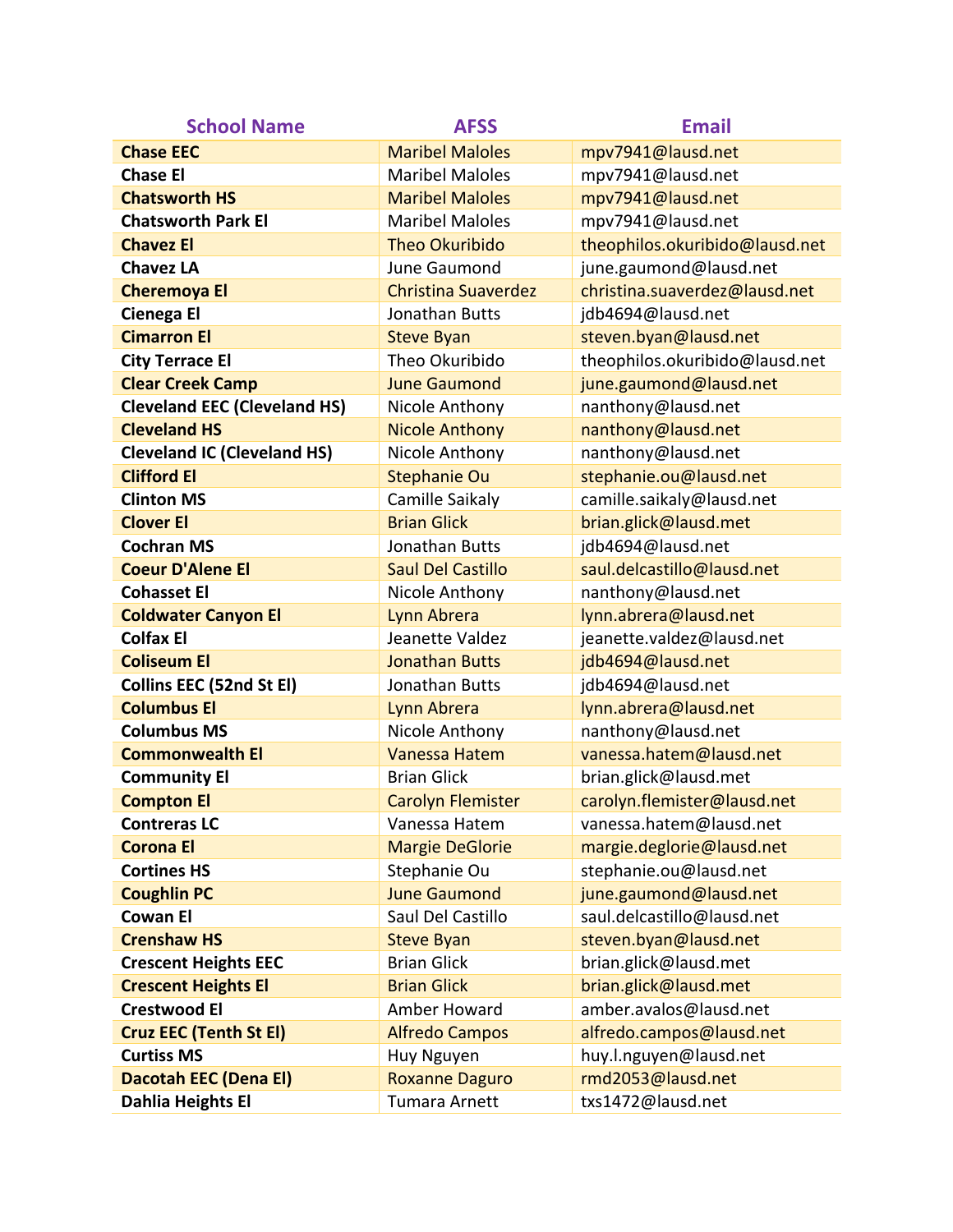| <b>School Name</b>              | <b>AFSS</b>              | <b>Email</b>                   |
|---------------------------------|--------------------------|--------------------------------|
| <b>Dana MS</b>                  | <b>Amber Howard</b>      | amber.avalos@lausd.net         |
| <b>Danube El</b>                | Angela Nicholas          | angela.nicholas@lausd.net      |
| <b>Darby El</b>                 | <b>Maribel Maloles</b>   | mpv7941@lausd.net              |
| <b>Dayton Heights EEC</b>       | Vanessa Hatem            | vanessa.hatem@lausd.net        |
| <b>Dayton Heights El</b>        | <b>Vanessa Hatem</b>     | vanessa.hatem@lausd.net        |
| De La Torre El                  | Huy Nguyen               | huy.l.nguyen@lausd.net         |
| <b>Dearborn El</b>              | <b>Maribel Maloles</b>   | mpv7941@lausd.net              |
| Del Amo El                      | Huy Nguyen               | huy.l.nguyen@lausd.net         |
| <b>Del Olmo El</b>              | <b>Vanessa Hatem</b>     | vanessa.hatem@lausd.net        |
| <b>Delevan El</b>               | Stephanie Ou             | stephanie.ou@lausd.net         |
| <b>Dena El</b>                  | <b>Roxanne Daguro</b>    | rmd2053@lausd.net              |
| <b>Denker El</b>                | Carolyn Flemister        | carolyn.flemister@lausd.net    |
| <b>Dixie Canyon El</b>          | <b>Jeanette Valdez</b>   | jeanette.valdez@lausd.net      |
| <b>Dodson MS</b>                | Amber Howard             | amber.avalos@lausd.net         |
| <b>Dolores EEC</b>              | <b>Huy Nguyen</b>        | huy.l.nguyen@lausd.net         |
| <b>Dolores El</b>               | Huy Nguyen               | huy.l.nguyen@lausd.net         |
| <b>Dominguez El</b>             | <b>Huy Nguyen</b>        | huy.l.nguyen@lausd.net         |
| <b>Dorris El</b>                | Stephanie Ou             | stephanie.ou@lausd.net         |
| <b>Dorsey HS</b>                | <b>Jonathan Butts</b>    | jdb4694@lausd.net              |
| <b>Downtown Business Magnet</b> | Vanessa Hatem            | vanessa.hatem@lausd.net        |
| <b>Drew MS</b>                  | <b>Vicka Plubell</b>     | vickamaryanne.supan@lausd.net  |
| Dyer El                         | June Gaumond             | june.gaumond@lausd.net         |
| <b>Dymally HS</b>               | <b>Vicka Plubell</b>     | vickamaryanne.supan@lausd.net  |
| <b>Eagle Rock El</b>            | <b>Tumara Arnett</b>     | txs1472@lausd.net              |
| <b>Eagle Rock HS</b>            | <b>Tumara Arnett</b>     | txs1472@lausd.net              |
| <b>East Valley HS</b>           | Jeanette Valdez          | jeanette.valdez@lausd.net      |
| <b>Eastman EEC</b>              | <b>Roxanne Daguro</b>    | rmd2053@lausd.net              |
| <b>Eastman El</b>               | Roxanne Daguro           | rmd2053@lausd.net              |
| <b>Edison MS</b>                | <b>Vicka Plubell</b>     | vickamaryanne.supan@lausd.net  |
| <b>El Dorado El</b>             | June Gaumond             | june.gaumond@lausd.net         |
| <b>El Oro Way El</b>            | <b>Angela Nicholas</b>   | angela.nicholas@lausd.net      |
| <b>El Sereno EEC</b>            | Theo Okuribido           | theophilos.okuribido@lausd.net |
| <b>El Sereno El</b>             | <b>Theo Okuribido</b>    | theophilos.okuribido@lausd.net |
| <b>El Sereno MS</b>             | Theo Okuribido           | theophilos.okuribido@lausd.net |
| <b>Elizabeth LC</b>             | <b>Margie DeGlorie</b>   | margie.deglorie@lausd.net      |
| <b>Elysian Heights El</b>       | Stephanie Ou             | stephanie.ou@lausd.net         |
| <b>Emelita El</b>               | <b>Sheilah Hernandez</b> | sheilah.hernandez@lausd.net    |
| <b>Emerson MS</b>               | <b>Brian Glick</b>       | brian.glick@lausd.met          |
| <b>Enadia El</b>                | <b>Nicole Anthony</b>    | nanthony@lausd.net             |
| <b>Encino El</b>                | Sheilah Hernandez        | sheilah.hernandez@lausd.net    |
| <b>Erwin El</b>                 | <b>Jeanette Valdez</b>   | jeanette.valdez@lausd.net      |
| <b>Escalante EEC</b>            | Margie DeGlorie          | margie.deglorie@lausd.net      |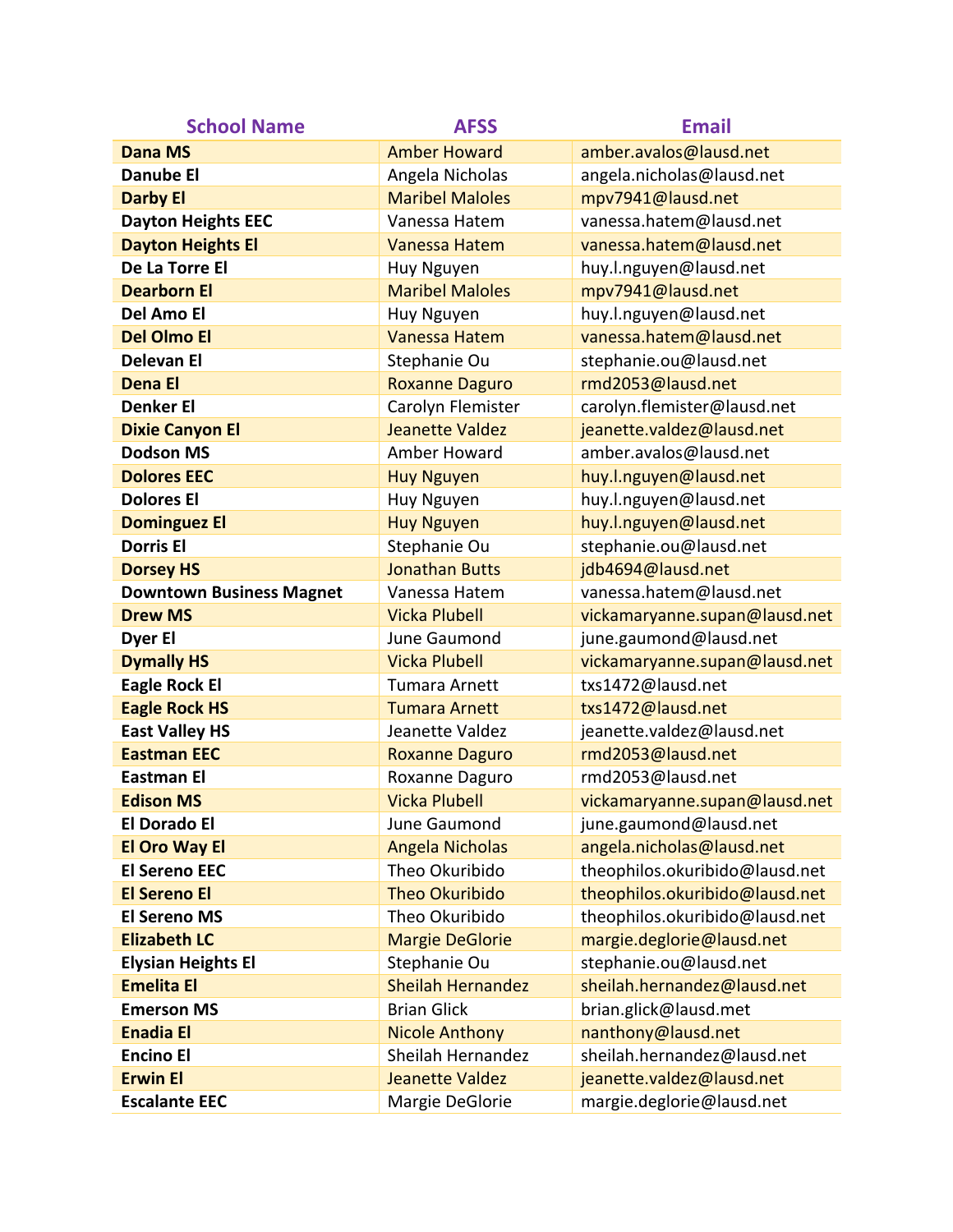| <b>School Name</b>              | <b>AFSS</b>                | <b>Email</b>                   |
|---------------------------------|----------------------------|--------------------------------|
| <b>Escalante El</b>             | <b>Margie DeGlorie</b>     | margie.deglorie@lausd.net      |
| <b>Escutia PC</b>               | Margie DeGlorie            | margie.deglorie@lausd.net      |
| <b>Eshelman El</b>              | <b>Amber Howard</b>        | amber.avalos@lausd.net         |
| Esperanza El                    | Vanessa Hatem              | vanessa.hatem@lausd.net        |
| <b>Estrella EEC</b>             | <b>Camille Saikaly</b>     | camille.saikaly@lausd.net      |
| <b>Estrella El</b>              | Camille Saikaly            | camille.saikaly@lausd.net      |
| <b>Euclid El</b>                | <b>Roxanne Daguro</b>      | rmd2053@lausd.net              |
| <b>Evergreen EEC</b>            | Theo Okuribido             | theophilos.okuribido@lausd.net |
| <b>Evergreen El</b>             | <b>Theo Okuribido</b>      | theophilos.okuribido@lausd.net |
| <b>Fair EEC</b>                 | Jeanette Valdez            | jeanette.valdez@lausd.net      |
| <b>Fair El</b>                  | <b>Jeanette Valdez</b>     | jeanette.valdez@lausd.net      |
| <b>Fairburn El</b>              | <b>Brian Glick</b>         | brian.glick@lausd.met          |
| <b>Fairfax HS</b>               | <b>Christina Suaverdez</b> | christina.suaverdez@lausd.net  |
| <b>Farmdale El</b>              | Theo Okuribido             | theophilos.okuribido@lausd.net |
| <b>Fernangeles El</b>           | Lynn Abrera                | lynn.abrera@lausd.net          |
| <b>Figueroa El</b>              | Carolyn Flemister          | carolyn.flemister@lausd.net    |
| <b>First St El</b>              | <b>Theo Okuribido</b>      | theophilos.okuribido@lausd.net |
| <b>Fishburn Ave El</b>          | Margie DeGlorie            | margie.deglorie@lausd.net      |
| <b>Fleming MS</b>               | <b>Amber Howard</b>        | amber.avalos@lausd.net         |
| <b>Fletcher Dr El</b>           | Stephanie Ou               | stephanie.ou@lausd.net         |
| <b>Florence El</b>              | <b>Bob Milner</b>          | rcm3057@lausd.net              |
| <b>Flournoy El</b>              | Carolyn Flemister          | carolyn.flemister@lausd.net    |
| <b>Ford El</b>                  | <b>Roxanne Daguro</b>      | rmd2053@lausd.net              |
| <b>Foshay LC</b>                | Alfredo Campos             | alfredo.campos@lausd.net       |
| <b>Fourth St El</b>             | <b>Roxanne Daguro</b>      | rmd2053@lausd.net              |
| <b>Franklin El</b>              | Stephanie Ou               | stephanie.ou@lausd.net         |
| <b>Franklin HS</b>              | <b>Tumara Arnett</b>       | txs1472@lausd.net              |
| <b>Fremont HS</b>               | Vicka Plubell              | vickamaryanne.supan@lausd.net  |
| <b>Fries El</b>                 | <b>Huy Nguyen</b>          | huy.l.nguyen@lausd.net         |
| <b>Frost MS</b>                 | Angela Nicholas            | angela.nicholas@lausd.net      |
| <b>Fullbright El</b>            | <b>Nicole Anthony</b>      | nanthony@lausd.net             |
| <b>Fulton MS</b>                | Lynn Abrera                | lynn.abrera@lausd.net          |
| <b>Gage MS</b>                  | <b>Bob Milner</b>          | rcm3057@lausd.net              |
| <b>Garcetti LA</b>              | Vicka Plubell              | vickamaryanne.supan@lausd.net  |
| <b>Garden Grove El</b>          | <b>Nicole Anthony</b>      | nanthony@lausd.net             |
| <b>Gardena EEC (Gardena HS)</b> | Huy Nguyen                 | huy.l.nguyen@lausd.net         |
| <b>Gardena El</b>               | <b>Huy Nguyen</b>          | huy.l.nguyen@lausd.net         |
| <b>Gardena HS</b>               | Huy Nguyen                 | huy.l.nguyen@lausd.net         |
| <b>Gardner El</b>               | <b>Christina Suaverdez</b> | christina.suaverdez@lausd.net  |
| <b>Garfield HS</b>              | Roxanne Daguro             | rmd2053@lausd.net              |
| <b>Garvanza El</b>              | <b>Tumara Arnett</b>       | txs1472@lausd.net              |
| <b>Garza PC</b>                 | Roxanne Daguro             | rmd2053@lausd.net              |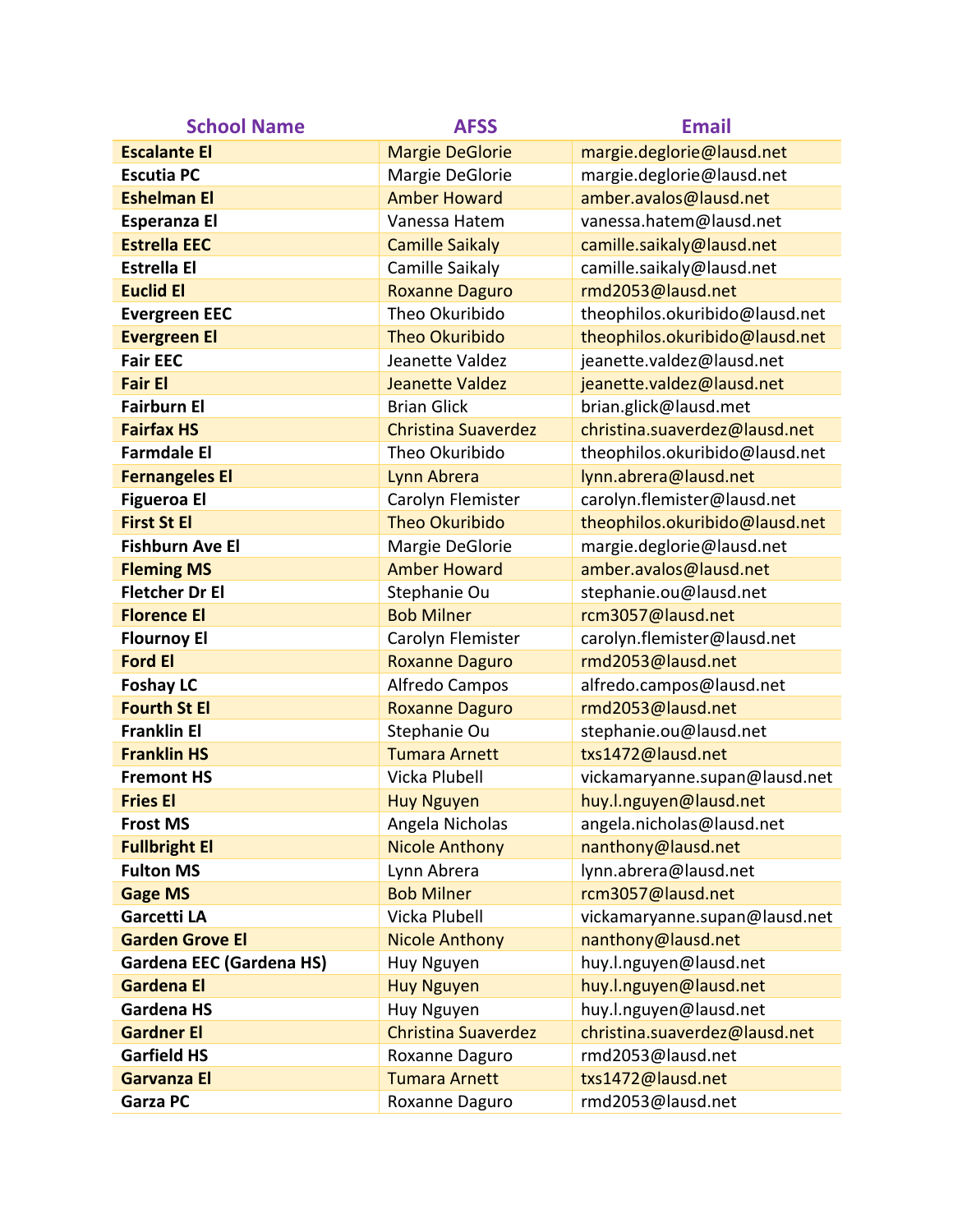| <b>School Name</b>          | <b>AFSS</b>              | <b>Email</b>                   |
|-----------------------------|--------------------------|--------------------------------|
| <b>Gates EEC</b>            | <b>Tumara Arnett</b>     | txs1472@lausd.net              |
| <b>Gates El</b>             | <b>Tumara Arnett</b>     | txs1472@lausd.net              |
| <b>Gault El</b>             | <b>Nicole Anthony</b>    | nanthony@lausd.net             |
| <b>Germain El</b>           | <b>Maribel Maloles</b>   | mpv7941@lausd.net              |
| <b>Glassell Park EEC</b>    | <b>Stephanie Ou</b>      | stephanie.ou@lausd.net         |
| <b>Glassell Park El</b>     | Stephanie Ou             | stephanie.ou@lausd.net         |
| <b>Gledhill EEC</b>         | <b>Maribel Maloles</b>   | mpv7941@lausd.net              |
| <b>Gledhill El</b>          | <b>Maribel Maloles</b>   | mpv7941@lausd.net              |
| <b>Glen Alta El</b>         | <b>Tumara Arnett</b>     | txs1472@lausd.net              |
| <b>Glenfeliz EEC</b>        | Stephanie Ou             | stephanie.ou@lausd.net         |
| <b>Glenfeliz El</b>         | <b>Stephanie Ou</b>      | stephanie.ou@lausd.net         |
| <b>Glenwood El</b>          | Lynn Abrera              | lynn.abrera@lausd.net          |
| <b>Gompers MS</b>           | <b>Carolyn Flemister</b> | carolyn.flemister@lausd.net    |
| <b>Graham EEC</b>           | Vicka Plubell            | vickamaryanne.supan@lausd.net  |
| <b>Graham El</b>            | <b>Vicka Plubell</b>     | vickamaryanne.supan@lausd.net  |
| <b>Granada El</b>           | <b>Maribel Maloles</b>   | mpv7941@lausd.net              |
| <b>Grand View El</b>        | <b>Saul Del Castillo</b> | saul.delcastillo@lausd.net     |
| <b>Grant EEC (Grant El)</b> | Christina Suaverdez      | christina.suaverdez@lausd.net  |
| <b>Grant HS</b>             | <b>Jeanette Valdez</b>   | jeanette.valdez@lausd.net      |
| <b>Grant El</b>             | Christina Suaverdez      | christina.suaverdez@lausd.net  |
| <b>Grape El</b>             | <b>Carolyn Flemister</b> | carolyn.flemister@lausd.net    |
| <b>Gratts EEC</b>           | Vanessa Hatem            | vanessa.hatem@lausd.net        |
| <b>Gratts El</b>            | Vanessa Hatem            | vanessa.hatem@lausd.net        |
| <b>Gridley El</b>           | June Gaumond             | june.gaumond@lausd.net         |
| <b>Griffin El</b>           | <b>Tumara Arnett</b>     | txs1472@lausd.net              |
| <b>Griffith MS</b>          | Roxanne Daguro           | rmd2053@lausd.net              |
| <b>Griffith-Joyner El</b>   | <b>Carolyn Flemister</b> | carolyn.flemister@lausd.net    |
| <b>Gulf El</b>              | Amber Howard             | amber.avalos@lausd.net         |
| <b>Haddon EEC</b>           | <b>June Gaumond</b>      | june.gaumond@lausd.net         |
| <b>Haddon El</b>            | June Gaumond             | june.gaumond@lausd.net         |
| <b>Hale MS</b>              | <b>Sheilah Hernandez</b> | sheilah.hernandez@lausd.net    |
| <b>Halldale El</b>          | Amber Howard             | amber.avalos@lausd.net         |
| <b>Hamasaki El</b>          | <b>Roxanne Daguro</b>    | rmd2053@lausd.net              |
| <b>Hamilton HS</b>          | <b>Brian Glick</b>       | brian.glick@lausd.met          |
| <b>Hamlin El</b>            | <b>Sheilah Hernandez</b> | sheilah.hernandez@lausd.net    |
| <b>Hancock Park El</b>      | Christina Suaverdez      | christina.suaverdez@lausd.net  |
| <b>Harbor City El</b>       | <b>Amber Howard</b>      | amber.avalos@lausd.net         |
| <b>Harding El</b>           | June Gaumond             | june.gaumond@lausd.net         |
| <b>Harmony El</b>           | <b>Camille Saikaly</b>   | camille.saikaly@lausd.net      |
| <b>Harrison El</b>          | Theo Okuribido           | theophilos.okuribido@lausd.net |
| <b>Hart El</b>              | <b>Nicole Anthony</b>    | nanthony@lausd.net             |
| <b>Harte MS</b>             | Steve Byan               | steven.byan@lausd.net          |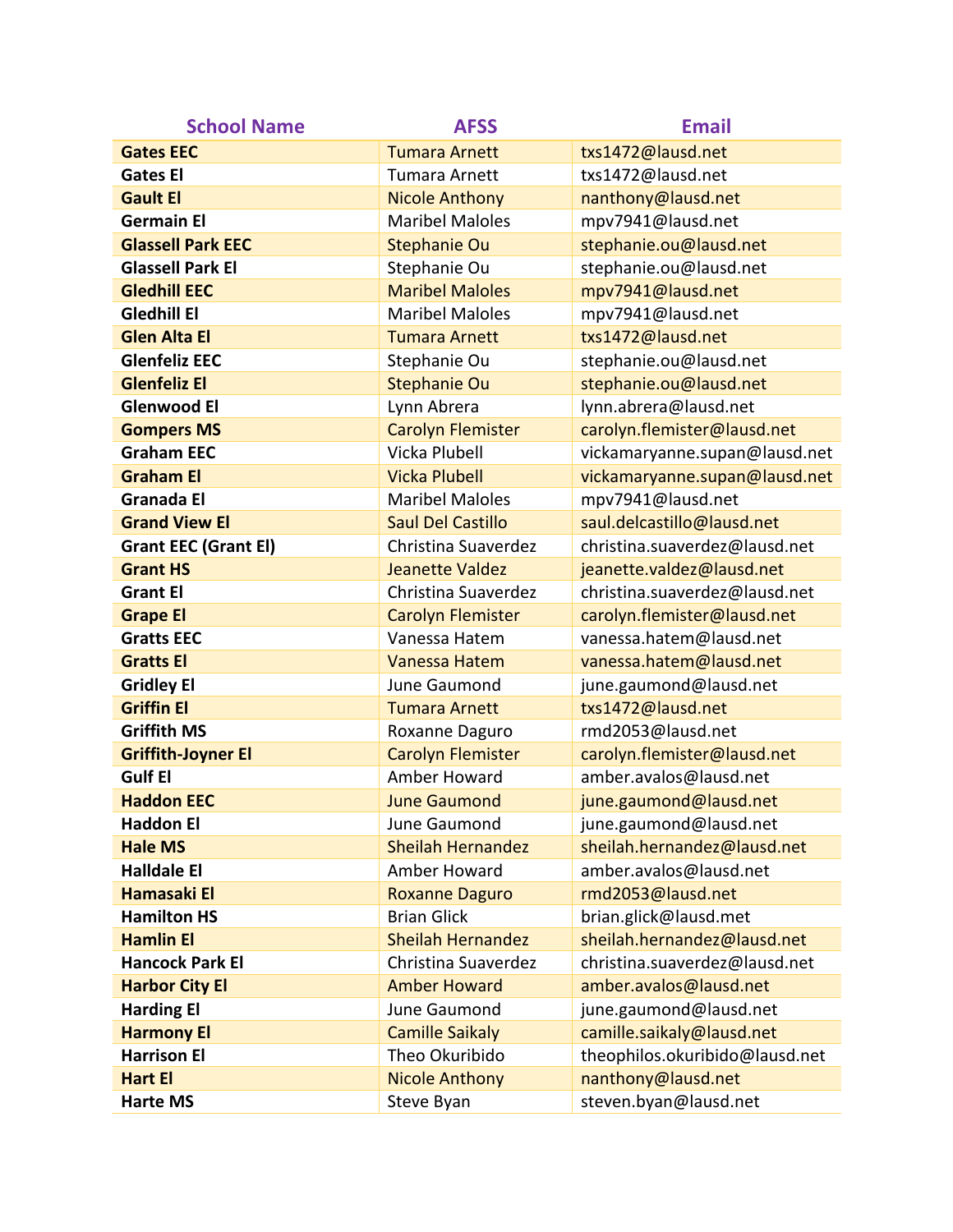| <b>School Name</b>                 | <b>AFSS</b>                | <b>Email</b>                   |
|------------------------------------|----------------------------|--------------------------------|
| <b>Harvard El</b>                  | <b>Christina Suaverdez</b> | christina.suaverdez@lausd.net  |
| <b>Haskell El</b>                  | Angela Nicholas            | angela.nicholas@lausd.net      |
| <b>Hawaiian EEC</b>                | <b>Amber Howard</b>        | amber.avalos@lausd.net         |
| <b>Hawaiian El</b>                 | Amber Howard               | amber.avalos@lausd.net         |
| <b>Hawkins HS</b>                  | <b>Steve Byan</b>          | steven.byan@lausd.net          |
| <b>Haynes El</b>                   | Sheilah Hernandez          | sheilah.hernandez@lausd.net    |
| <b>Hazeltine El</b>                | Lynn Abrera                | lynn.abrera@lausd.net          |
| <b>Heliotrope El</b>               | Margie DeGlorie            | margie.deglorie@lausd.net      |
| <b>Henry MS</b>                    | <b>Maribel Maloles</b>     | mpv7941@lausd.net              |
| <b>Herrick El</b>                  | June Gaumond               | june.gaumond@lausd.net         |
| <b>Hesby Oaks</b>                  | <b>Sheilah Hernandez</b>   | sheilah.hernandez@lausd.net    |
| <b>Hillcrest El</b>                | Jonathan Butts             | jdb4694@lausd.net              |
| <b>Hillside El</b>                 | <b>Tumara Arnett</b>       | txs1472@lausd.net              |
| <b>Hobart EEC</b>                  | Alfredo Campos             | alfredo.campos@lausd.net       |
| <b>Hobart El</b>                   | <b>Alfredo Campos</b>      | alfredo.campos@lausd.net       |
| <b>Hollenbeck MS</b>               | Theo Okuribido             | theophilos.okuribido@lausd.net |
| <b>Hollywood HS</b>                | <b>Christina Suaverdez</b> | christina.suaverdez@lausd.net  |
| <b>Hollywood PC</b>                | Christina Suaverdez        | christina.suaverdez@lausd.net  |
| <b>Holmes EEC (Holmes EI)</b>      | <b>Bob Milner</b>          | rcm3057@lausd.net              |
| <b>Holmes El</b>                   | <b>Bob Milner</b>          | rcm3057@lausd.net              |
| <b>Holmes MS</b>                   | <b>Maribel Maloles</b>     | mpv7941@lausd.net              |
| <b>Hooper EEC</b>                  | Camille Saikaly            | camille.saikaly@lausd.net      |
| <b>Hooper El</b>                   | <b>Camille Saikaly</b>     | camille.saikaly@lausd.net      |
| <b>Hooper PC</b>                   | Camille Saikaly            | camille.saikaly@lausd.net      |
| <b>Hoover El</b>                   | Vanessa Hatem              | vanessa.hatem@lausd.net        |
| <b>Hope El</b>                     | <b>Bob Milner</b>          | rcm3057@lausd.net              |
| <b>Horace Mann Community</b>       | <b>Steve Byan</b>          | steven.byan@lausd.net          |
| <b>Hubbard El</b>                  | June Gaumond               | june.gaumond@lausd.net         |
| <b>Huerta El</b>                   | <b>Camille Saikaly</b>     | camille.saikaly@lausd.net      |
| <b>Hughes El</b>                   | Margie DeGlorie            | margie.deglorie@lausd.net      |
| <b>Humphreys El</b>                | <b>Roxanne Daguro</b>      | rmd2053@lausd.net              |
| <b>Huntington Drive El</b>         | Theo Okuribido             | theophilos.okuribido@lausd.net |
| <b>Huntington Park El</b>          | <b>Margie DeGlorie</b>     | margie.deglorie@lausd.net      |
| <b>Huntington Park HS</b>          | <b>Bob Milner</b>          | rcm3057@lausd.net              |
| <b>Hyde Park EEC (YES Academy)</b> | <b>Steve Byan</b>          | steven.byan@lausd.net          |
| <b>Independence El</b>             | Margie DeGlorie            | margie.deglorie@lausd.net      |
| <b>Irving MS</b>                   | <b>Stephanie Ou</b>        | stephanie.ou@lausd.net         |
| <b>Ivanhoe El</b>                  | Stephanie Ou               | stephanie.ou@lausd.net         |
| <b>Jefferson HS</b>                | <b>Camille Saikaly</b>     | camille.saikaly@lausd.net      |
| <b>Jones El</b>                    | Camille Saikaly            | camille.saikaly@lausd.net      |
| <b>Jones PC</b>                    | <b>Alfredo Campos</b>      | alfredo.campos@lausd.net       |
| <b>Jordan HS</b>                   | Carolyn Flemister          | carolyn.flemister@lausd.net    |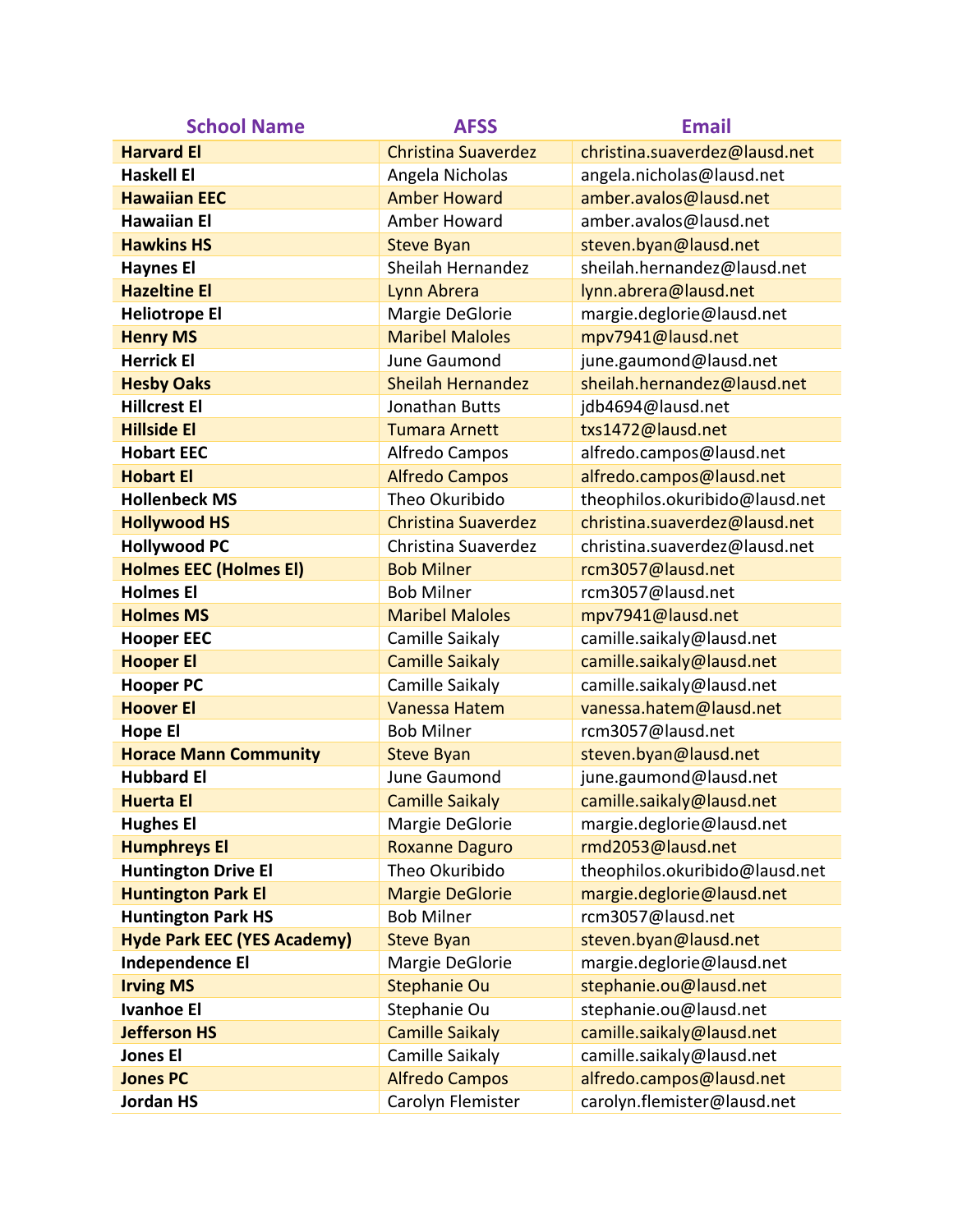| <b>School Name</b>      | <b>AFSS</b>                | <b>Email</b>                   |
|-------------------------|----------------------------|--------------------------------|
| <b>Justice El</b>       | <b>Nicole Anthony</b>      | nanthony@lausd.net             |
| <b>Kennedy El</b>       | Theo Okuribido             | theophilos.okuribido@lausd.net |
| <b>Kennedy HS</b>       | <b>Angela Nicholas</b>     | angela.nicholas@lausd.net      |
| <b>Kenter Canyon El</b> | <b>Brian Glick</b>         | brian.glick@lausd.met          |
| <b>Kentwood El</b>      | <b>Saul Del Castillo</b>   | saul.delcastillo@lausd.net     |
| <b>Kester El</b>        | Jeanette Valdez            | jeanette.valdez@lausd.net      |
| <b>Kim Academy MS</b>   | <b>Vanessa Hatem</b>       | vanessa.hatem@lausd.net        |
| Kim, Charles El         | Vanessa Hatem              | vanessa.hatem@lausd.net        |
| <b>King Jr El</b>       | <b>Alfredo Campos</b>      | alfredo.campos@lausd.net       |
| <b>King MS</b>          | Stephanie Ou               | stephanie.ou@lausd.net         |
| <b>King-Drew HS</b>     | <b>Carolyn Flemister</b>   | carolyn.flemister@lausd.net    |
| <b>Kingsley El</b>      | Christina Suaverdez        | christina.suaverdez@lausd.net  |
| <b>Kittridge El</b>     | Jeanette Valdez            | jeanette.valdez@lausd.net      |
| <b>Knollwood El</b>     | Angela Nicholas            | angela.nicholas@lausd.net      |
| <b>Knox El</b>          | <b>Vicka Plubell</b>       | vickamaryanne.supan@lausd.net  |
| <b>Korenstein El</b>    | Lynn Abrera                | lynn.abrera@lausd.net          |
| La Salle El             | <b>Steve Byan</b>          | steven.byan@lausd.net          |
| LaFayette Park PC       | Vanessa Hatem              | vanessa.hatem@lausd.net        |
| <b>Lake Balboa CP</b>   | <b>Nicole Anthony</b>      | nanthony@lausd.net             |
| Lake St PC              | Vanessa Hatem              | vanessa.hatem@lausd.net        |
| <b>LaMotte El</b>       | <b>Alfredo Campos</b>      | alfredo.campos@lausd.net       |
| Lanai El                | Sheilah Hernandez          | sheilah.hernandez@lausd.net    |
| <b>Lane El</b>          | <b>Roxanne Daguro</b>      | rmd2053@lausd.net              |
| <b>Langdon El</b>       | <b>Maribel Maloles</b>     | mpv7941@lausd.net              |
| <b>Lankershim El</b>    | Jeanette Valdez            | jeanette.valdez@lausd.net      |
| <b>Lassen El</b>        | Angela Nicholas            | angela.nicholas@lausd.net      |
| <b>Latona El</b>        | <b>Tumara Arnett</b>       | txs1472@lausd.net              |
| <b>Laurel EEC</b>       | Christina Suaverdez        | christina.suaverdez@lausd.net  |
| <b>Laurel El</b>        | <b>Christina Suaverdez</b> | christina.suaverdez@lausd.net  |
| <b>Lawrence MS</b>      | <b>Maribel Maloles</b>     | mpv7941@lausd.net              |
| <b>Lawson El</b>        | <b>Steve Byan</b>          | steven.byan@lausd.net          |
| Le Conte MS             | Christina Suaverdez        | christina.suaverdez@lausd.net  |
| <b>Leapwood El</b>      | <b>Huy Nguyen</b>          | huy.l.nguyen@lausd.net         |
| Lee El                  | Vanessa Hatem              | vanessa.hatem@lausd.net        |
| <b>Legacy HS</b>        | <b>Margie DeGlorie</b>     | margie.deglorie@lausd.net      |
| <b>Leichman HS</b>      | Sheilah Hernandez          | sheilah.hernandez@lausd.net    |
| <b>Leland El</b>        | <b>Amber Howard</b>        | amber.avalos@lausd.net         |
| <b>Lemay EEC</b>        | Sheilah Hernandez          | sheilah.hernandez@lausd.net    |
| <b>Lemay El</b>         | <b>Sheilah Hernandez</b>   | sheilah.hernandez@lausd.net    |
| <b>Lexington PC</b>     | Stephanie Ou               | stephanie.ou@lausd.net         |
| <b>Liberty El</b>       | <b>Bob Milner</b>          | rcm3057@lausd.net              |
| <b>Liechty MS</b>       | Vanessa Hatem              | vanessa.hatem@lausd.net        |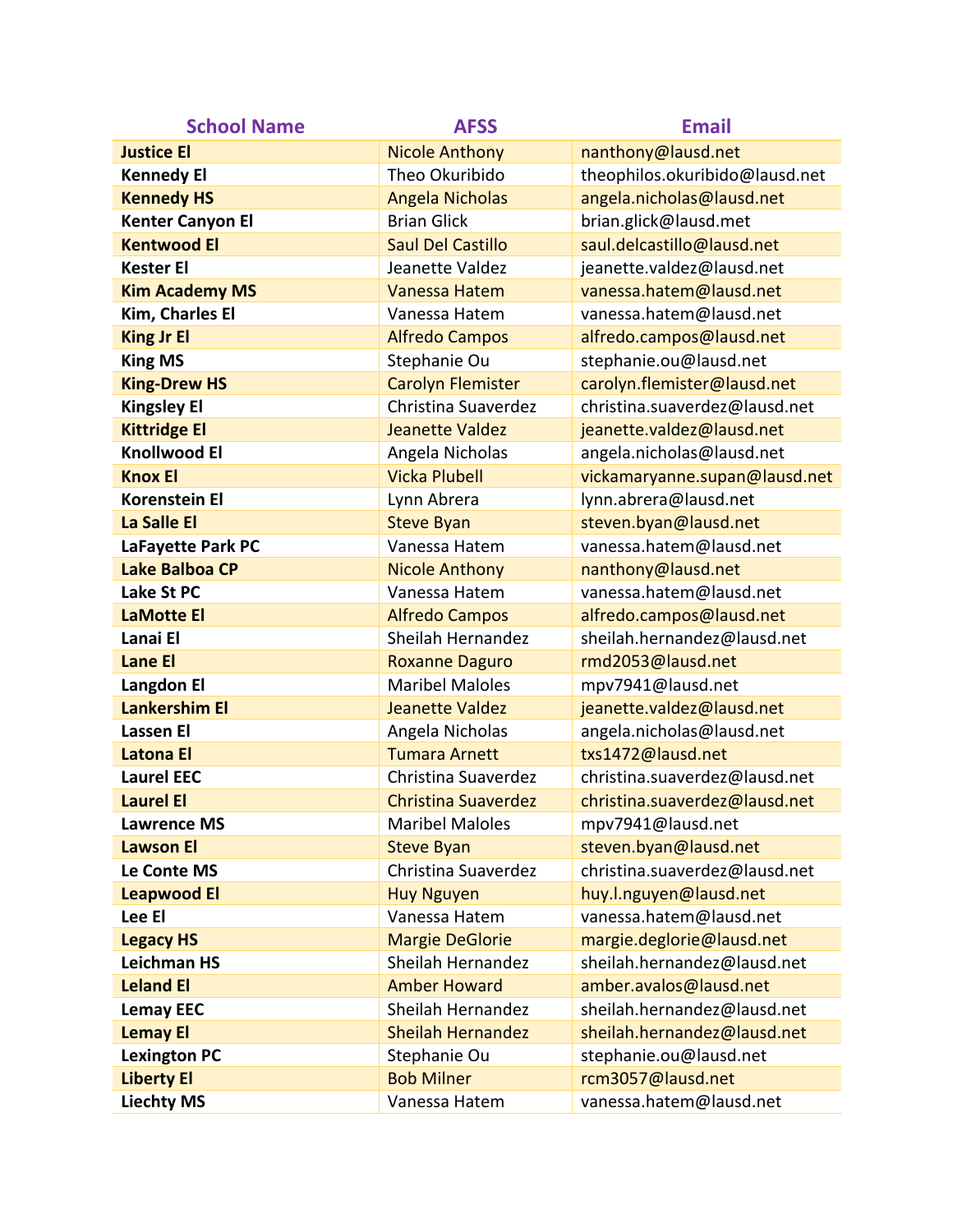| <b>School Name</b>            | <b>AFSS</b>              | <b>Email</b>                   |
|-------------------------------|--------------------------|--------------------------------|
| <b>Liggett El</b>             | <b>Angela Nicholas</b>   | angela.nicholas@lausd.net      |
| <b>Lillian El</b>             | <b>Bob Milner</b>        | rcm3057@lausd.net              |
| <b>Limerick El</b>            | <b>Nicole Anthony</b>    | nanthony@lausd.net             |
| <b>Lincoln HS</b>             | <b>Tumara Arnett</b>     | txs1472@lausd.net              |
| <b>Lizarraga El</b>           | <b>Camille Saikaly</b>   | camille.saikaly@lausd.net      |
| <b>Locke EEC (Gompers MS)</b> | Carolyn Flemister        | carolyn.flemister@lausd.net    |
| <b>Locke IC (Gompers MS)</b>  | <b>Carolyn Flemister</b> | carolyn.flemister@lausd.net    |
| <b>Lockhurst El</b>           | Sheilah Hernandez        | sheilah.hernandez@lausd.net    |
| <b>Lockwood El</b>            | Vanessa Hatem            | vanessa.hatem@lausd.net        |
| <b>Logan EEC</b>              | Stephanie Ou             | stephanie.ou@lausd.net         |
| <b>Logan El</b>               | <b>Stephanie Ou</b>      | stephanie.ou@lausd.net         |
| <b>Lokrantz El</b>            | Nicole Anthony           | nanthony@lausd.net             |
| <b>Loma Vista El</b>          | <b>Margie DeGlorie</b>   | margie.deglorie@lausd.net      |
| <b>Lomita Magnet</b>          | Amber Howard             | amber.avalos@lausd.net         |
| <b>Lorena El</b>              | <b>Roxanne Daguro</b>    | rmd2053@lausd.net              |
| Loreto El                     | <b>Tumara Arnett</b>     | txs1472@lausd.net              |
| <b>Lorne El</b>               | <b>Nicole Anthony</b>    | nanthony@lausd.net             |
| <b>Los Angeles Academy MS</b> | Camille Saikaly          | camille.saikaly@lausd.net      |
| <b>Los Angeles CES HS</b>     | <b>Brian Glick</b>       | brian.glick@lausd.met          |
| <b>Los Angeles El</b>         | Vanessa Hatem            | vanessa.hatem@lausd.net        |
| <b>Los Angeles HS</b>         | <b>Jonathan Butts</b>    | jdb4694@lausd.net              |
| Los Feliz El                  | Stephanie Ou             | stephanie.ou@lausd.net         |
| <b>Lowman El</b>              | Lynn Abrera              | lynn.abrera@lausd.net          |
| Loyola Village El             | Saul Del Castillo        | saul.delcastillo@lausd.net     |
| <b>MacArthur Park El</b>      | Vanessa Hatem            | vanessa.hatem@lausd.net        |
| <b>Mack El</b>                | Alfredo Campos           | alfredo.campos@lausd.net       |
| <b>Maclay MS</b>              | <b>June Gaumond</b>      | june.gaumond@lausd.net         |
| <b>Madison El</b>             | <b>Bob Milner</b>        | rcm3057@lausd.net              |
| <b>Madison MS</b>             | Lynn Abrera              | lynn.abrera@lausd.net          |
| <b>Magnolia El</b>            | Alfredo Campos           | alfredo.campos@lausd.net       |
| <b>Main El</b>                | <b>Camille Saikaly</b>   | camille.saikaly@lausd.net      |
| <b>Malabar El</b>             | Theo Okuribido           | theophilos.okuribido@lausd.net |
| <b>Manchester El</b>          | <b>Vicka Plubell</b>     | vickamaryanne.supan@lausd.net  |
| <b>Manhattan El</b>           | Steve Byan               | steven.byan@lausd.net          |
| <b>Manual Arts HS</b>         | <b>Alfredo Campos</b>    | alfredo.campos@lausd.net       |
| <b>Maple PC</b>               | Camille Saikaly          | camille.saikaly@lausd.net      |
| <b>Mar Vista El</b>           | <b>Saul Del Castillo</b> | saul.delcastillo@lausd.net     |
| <b>Marianna El</b>            | Roxanne Daguro           | rmd2053@lausd.net              |
| <b>Marina Del Rey MS</b>      | <b>Saul Del Castillo</b> | saul.delcastillo@lausd.net     |
| <b>Marina EEC</b>             | Saul Del Castillo        | saul.delcastillo@lausd.net     |
| <b>Mariposa Nabi</b>          | <b>Alfredo Campos</b>    | alfredo.campos@lausd.net       |
| <b>Markham MS</b>             | Carolyn Flemister        | carolyn.flemister@lausd.net    |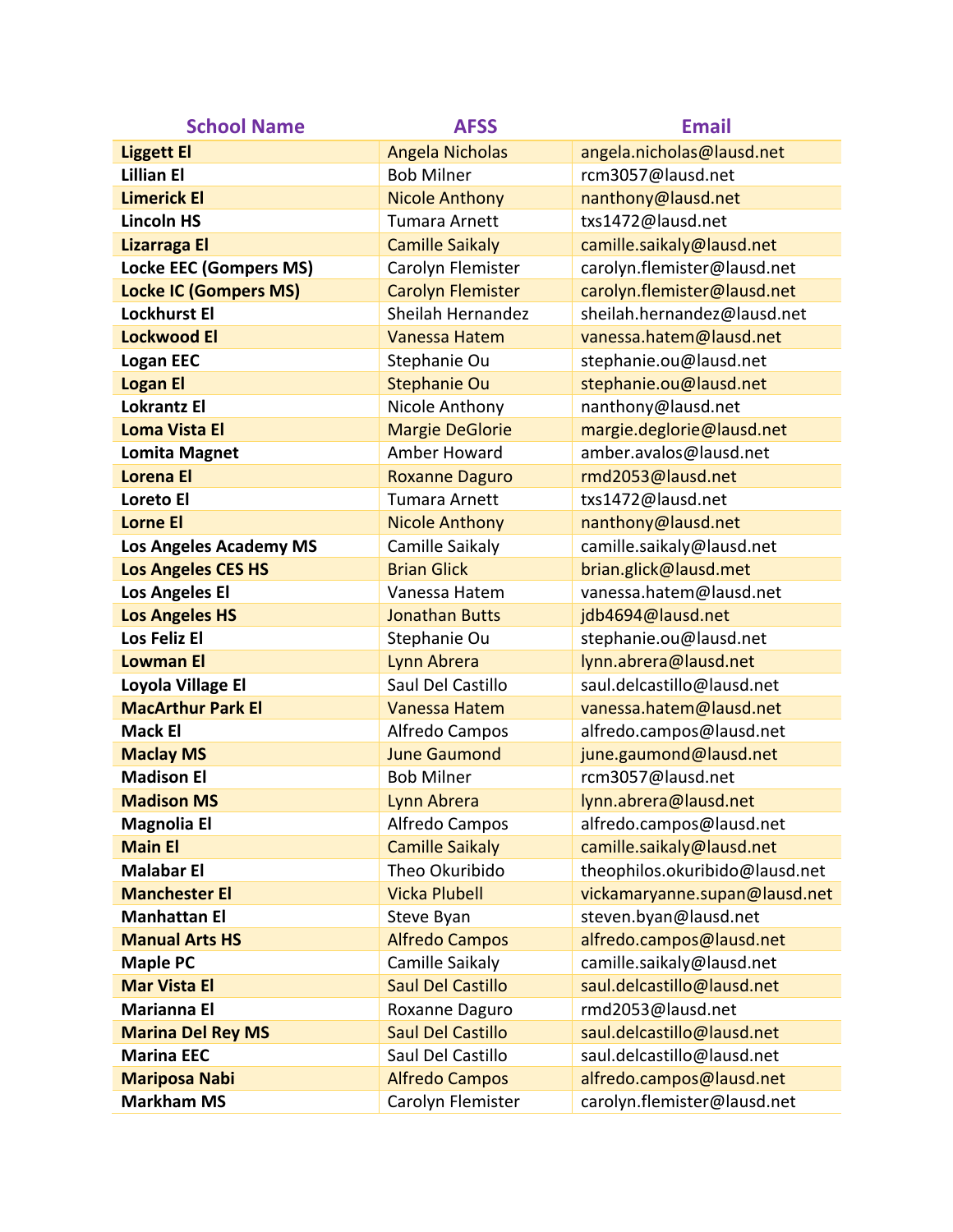| <b>School Name</b>                | <b>AFSS</b>                | <b>Email</b>                   |
|-----------------------------------|----------------------------|--------------------------------|
| <b>Marlton El</b>                 | <b>Jonathan Butts</b>      | jdb4694@lausd.net              |
| <b>Marquez El</b>                 | <b>Brian Glick</b>         | brian.glick@lausd.met          |
| <b>Marquez HS</b>                 | <b>Bob Milner</b>          | rcm3057@lausd.net              |
| <b>Marshall HS</b>                | Stephanie Ou               | stephanie.ou@lausd.net         |
| <b>Marvin EEC</b>                 | <b>Jonathan Butts</b>      | jdb4694@lausd.net              |
| <b>Marvin El</b>                  | Jonathan Butts             | jdb4694@lausd.net              |
| <b>Mayall El</b>                  | <b>Maribel Maloles</b>     | mpv7941@lausd.net              |
| <b>Mayberry El</b>                | Stephanie Ou               | stephanie.ou@lausd.net         |
| <b>Maywood Academy HS</b>         | <b>Margie DeGlorie</b>     | margie.deglorie@lausd.net      |
| <b>Maywood CES HS</b>             | <b>Bob Milner</b>          | rcm3057@lausd.net              |
| <b>Maywood El</b>                 | <b>Margie DeGlorie</b>     | margie.deglorie@lausd.net      |
| <b>McAuliffe EEC (Legacy HS)</b>  | Margie DeGlorie            | margie.deglorie@lausd.net      |
| <b>McBride El</b>                 | <b>Saul Del Castillo</b>   | saul.delcastillo@lausd.net     |
| <b>McKinley El</b>                | Vicka Plubell              | vickamaryanne.supan@lausd.net  |
| <b>Melrose El</b>                 | <b>Christina Suaverdez</b> | christina.suaverdez@lausd.net  |
| <b>Melvin El</b>                  | Nicole Anthony             | nanthony@lausd.net             |
| <b>Mendez LC</b>                  | <b>Theo Okuribido</b>      | theophilos.okuribido@lausd.net |
| <b>Menlo El</b>                   | Alfredo Campos             | alfredo.campos@lausd.net       |
| <b>Meridian EEC (Garvanza EI)</b> | <b>Tumara Arnett</b>       | txs1472@lausd.net              |
| <b>Meyler El</b>                  | Amber Howard               | amber.avalos@lausd.net         |
| <b>Micheltorena El</b>            | <b>Stephanie Ou</b>        | stephanie.ou@lausd.net         |
| <b>Mid-City Prescott</b>          | Jonathan Butts             | jdb4694@lausd.net              |
| <b>Middleton El</b>               | <b>Bob Milner</b>          | rcm3057@lausd.net              |
| <b>Middleton PC</b>               | <b>Bob Milner</b>          | rcm3057@lausd.net              |
| <b>Mikes EEC (Miller El)</b>      | <b>Vicka Plubell</b>       | vickamaryanne.supan@lausd.net  |
| <b>Miles EEC</b>                  | <b>Bob Milner</b>          | rcm3057@lausd.net              |
| <b>Miles El</b>                   | <b>Bob Milner</b>          | rcm3057@lausd.net              |
| <b>Miller El</b>                  | Vicka Plubell              | vickamaryanne.supan@lausd.net  |
| <b>Miller HS</b>                  | <b>Maribel Maloles</b>     | mpv7941@lausd.net              |
| <b>Millikan MS</b>                | Jeanette Valdez            | jeanette.valdez@lausd.net      |
| <b>Miramonte EEC</b>              | <b>Vicka Plubell</b>       | vickamaryanne.supan@lausd.net  |
| <b>Miramonte El</b>               | Vicka Plubell              | vickamaryanne.supan@lausd.net  |
| <b>Monlux El</b>                  | Jeanette Valdez            | jeanette.valdez@lausd.net      |
| <b>Monroe HS</b>                  | <b>Maribel Maloles</b>     | mpv7941@lausd.net              |
| <b>Montara El</b>                 | <b>Bob Milner</b>          | rcm3057@lausd.net              |
| <b>Monte Vista EEC</b>            | <b>Tumara Arnett</b>       | txs1472@lausd.net              |
| <b>Monte Vista El</b>             | <b>Tumara Arnett</b>       | txs1472@lausd.net              |
| <b>Moore El</b>                   | Vicka Plubell              | vickamaryanne.supan@lausd.net  |
| <b>Morningside El</b>             | <b>June Gaumond</b>        | june.gaumond@lausd.net         |
| <b>Mosk El</b>                    | Nicole Anthony             | nanthony@lausd.net             |
| <b>Mount Gleason MS</b>           | <b>June Gaumond</b>        | june.gaumond@lausd.net         |
| <b>Mountain View El</b>           | June Gaumond               | june.gaumond@lausd.net         |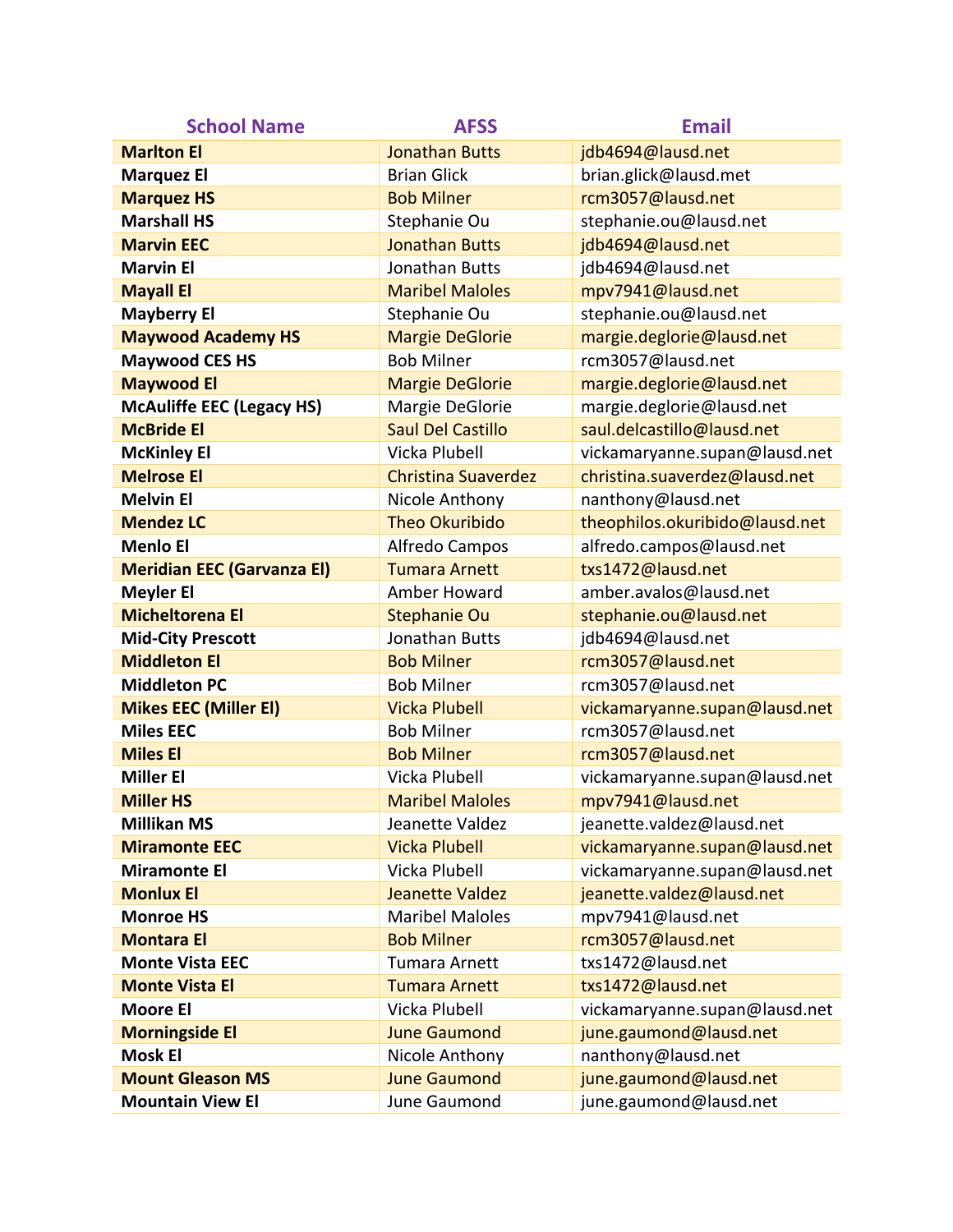| <b>School Name</b>                    | <b>AFSS</b>              | <b>Email</b>                   |
|---------------------------------------|--------------------------|--------------------------------|
| Mt. Washington El                     | <b>Stephanie Ou</b>      | stephanie.ou@lausd.net         |
| <b>Muir MS</b>                        | Steve Byan               | steven.byan@lausd.net          |
| <b>Mulholland MS</b>                  | <b>Sheilah Hernandez</b> | sheilah.hernandez@lausd.net    |
| <b>Multnomah El</b>                   | Theo Okuribido           | theophilos.okuribido@lausd.net |
| <b>Murchison EEC</b>                  | <b>Theo Okuribido</b>    | theophilos.okuribido@lausd.net |
| <b>Murchison El</b>                   | Theo Okuribido           | theophilos.okuribido@lausd.net |
| <b>Napa El</b>                        | <b>Maribel Maloles</b>   | mpv7941@lausd.net              |
| <b>Narbonne HS</b>                    | Amber Howard             | amber.avalos@lausd.net         |
| <b>Nava LA</b>                        | <b>Camille Saikaly</b>   | camille.saikaly@lausd.net      |
| <b>Nestle El</b>                      | Sheilah Hernandez        | sheilah.hernandez@lausd.net    |
| <b>Nevada El</b>                      | <b>Nicole Anthony</b>    | nanthony@lausd.net             |
| <b>Nevin El</b>                       | Camille Saikaly          | camille.saikaly@lausd.net      |
| <b>Newcastle El</b>                   | <b>Sheilah Hernandez</b> | sheilah.hernandez@lausd.net    |
| <b>Newman Nutrition Center</b>        | Javier Gutierrez         | #N/A                           |
| <b>Nightingale MS</b>                 | <b>Tumara Arnett</b>     | txs1472@lausd.net              |
| <b>Nimitz MS</b>                      | <b>Bob Milner</b>        | rcm3057@lausd.net              |
| <b>Ninth St El</b>                    | <b>Alfredo Campos</b>    | alfredo.campos@lausd.net       |
| <b>Nobel MS</b>                       | <b>Maribel Maloles</b>   | mpv7941@lausd.net              |
| <b>Noble EEC (Noble EI)</b>           | Lynn Abrera              | lynn.abrera@lausd.net          |
| <b>Noble El</b>                       | Lynn Abrera              | lynn.abrera@lausd.net          |
| <b>Normandie EEC</b>                  | <b>Alfredo Campos</b>    | alfredo.campos@lausd.net       |
| <b>Normandie El</b>                   | Alfredo Campos           | alfredo.campos@lausd.net       |
| <b>Normont EEC</b>                    | <b>Amber Howard</b>      | amber.avalos@lausd.net         |
| <b>Normont El</b>                     | Amber Howard             | amber.avalos@lausd.net         |
| <b>North Hollywood HS</b>             | <b>Jeanette Valdez</b>   | jeanette.valdez@lausd.net      |
| <b>Northridge Academy HS</b>          | <b>Maribel Maloles</b>   | mpv7941@lausd.net              |
| <b>Northridge EEC (Northridge MS)</b> | <b>Maribel Maloles</b>   | mpv7941@lausd.net              |
| <b>Northridge MS</b>                  | <b>Maribel Maloles</b>   | mpv7941@lausd.net              |
| <b>Norwood El</b>                     | <b>Alfredo Campos</b>    | alfredo.campos@lausd.net       |
| <b>Nueva Vista El</b>                 | Margie DeGlorie          | margie.deglorie@lausd.net      |
| <b>O'Melveny El</b>                   | <b>Angela Nicholas</b>   | angela.nicholas@lausd.net      |
| <b>Obama El</b>                       | Lynn Abrera              | lynn.abrera@lausd.net          |
| <b>Obama MS</b>                       | <b>Alfredo Campos</b>    | alfredo.campos@lausd.net       |
| <b>Ochoa LC</b>                       | Margie DeGlorie          | margie.deglorie@lausd.net      |
| <b>Olive Vista MS</b>                 | <b>June Gaumond</b>      | june.gaumond@lausd.net         |
| <b>Olympic PC</b>                     | Alfredo Campos           | alfredo.campos@lausd.net       |
| <b>Open Charter Magnet</b>            | <b>Saul Del Castillo</b> | saul.delcastillo@lausd.net     |
| <b>Orchard Academies</b>              | Margie DeGlorie          | margie.deglorie@lausd.net      |
| <b>Orthopaedic Medical Magnet</b>     | <b>Camille Saikaly</b>   | camille.saikaly@lausd.net      |
| <b>Osceola El</b>                     | Angela Nicholas          | angela.nicholas@lausd.net      |
| <b>Overland El</b>                    | <b>Brian Glick</b>       | brian.glick@lausd.met          |
| <b>Oxnard El</b>                      | Jeanette Valdez          | jeanette.valdez@lausd.net      |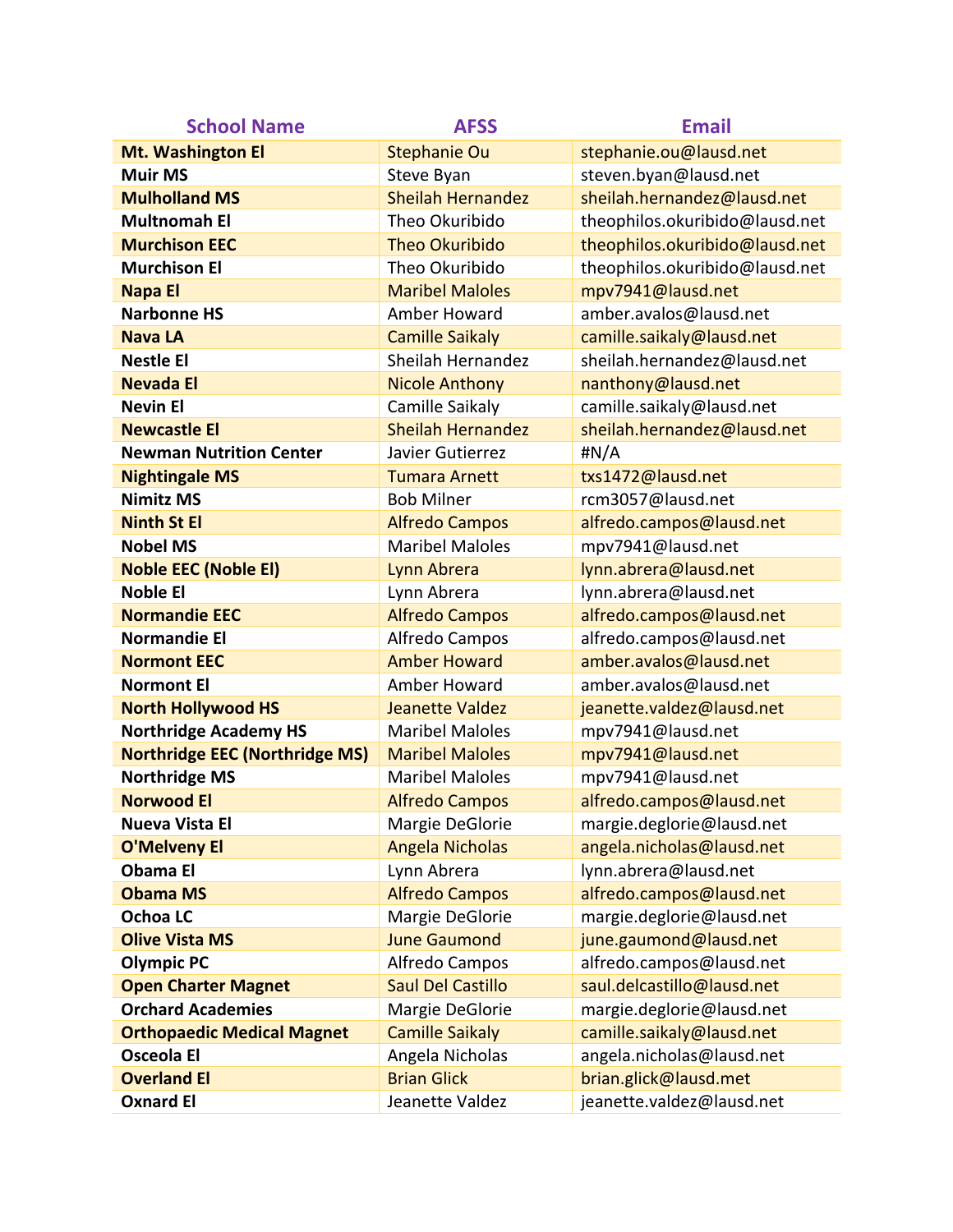| <b>School Name</b>                | <b>AFSS</b>              | <b>Email</b>                  |
|-----------------------------------|--------------------------|-------------------------------|
| <b>Pacific Blvd El</b>            | <b>Bob Milner</b>        | rcm3057@lausd.net             |
| <b>Pacific Palisades El</b>       | <b>Brian Glick</b>       | brian.glick@lausd.met         |
| <b>Pacoima EEC (Maclay MS)</b>    | <b>June Gaumond</b>      | june.gaumond@lausd.net        |
| Pacoima MS                        | June Gaumond             | june.gaumond@lausd.net        |
| <b>Palms El</b>                   | <b>Saul Del Castillo</b> | saul.delcastillo@lausd.net    |
| <b>Palms MS</b>                   | Saul Del Castillo        | saul.delcastillo@lausd.net    |
| <b>Panorama City El</b>           | <b>Maribel Maloles</b>   | mpv7941@lausd.net             |
| Panorama HS                       | Lynn Abrera              | lynn.abrera@lausd.net         |
| <b>Park El</b>                    | <b>Margie DeGlorie</b>   | margie.deglorie@lausd.net     |
| <b>Park Western EEC</b>           | Amber Howard             | amber.avalos@lausd.net        |
| <b>Park Western El</b>            | <b>Amber Howard</b>      | amber.avalos@lausd.net        |
| <b>Parks Huerta EEC (Muir MS)</b> | Steve Byan               | steven.byan@lausd.net         |
| Parks, Rosa LC                    | <b>Maribel Maloles</b>   | mpv7941@lausd.net             |
| <b>Parmelee El</b>                | Vicka Plubell            | vickamaryanne.supan@lausd.net |
| <b>Parthenia El</b>               | <b>Maribel Maloles</b>   | mpv7941@lausd.net             |
| Paseo Del Rey El                  | Saul Del Castillo        | saul.delcastillo@lausd.net    |
| <b>Pearl HS</b>                   | <b>Sheilah Hernandez</b> | sheilah.hernandez@lausd.net   |
| <b>Peary MS</b>                   | Carolyn Flemister        | carolyn.flemister@lausd.net   |
| <b>Perez El</b>                   | <b>Roxanne Daguro</b>    | rmd2053@lausd.net             |
| <b>Pinewood EEC</b>               | June Gaumond             | june.gaumond@lausd.net        |
| <b>Pinewood El</b>                | <b>June Gaumond</b>      | june.gaumond@lausd.net        |
| <b>Pio Pico MS</b>                | Jonathan Butts           | jdb4694@lausd.net             |
| <b>Plainview El</b>               | <b>June Gaumond</b>      | june.gaumond@lausd.net        |
| <b>Plasencia El</b>               | Vanessa Hatem            | vanessa.hatem@lausd.net       |
| <b>Playa del Rey El</b>           | <b>Saul Del Castillo</b> | saul.delcastillo@lausd.net    |
| Playa Vista El                    | Saul Del Castillo        | saul.delcastillo@lausd.net    |
| <b>Plummer El</b>                 | <b>Angela Nicholas</b>   | angela.nicholas@lausd.net     |
| <b>Point Fermin El</b>            | Amber Howard             | amber.avalos@lausd.net        |
| <b>Politi El</b>                  | <b>Alfredo Campos</b>    | alfredo.campos@lausd.net      |
| Poly HS                           | Lynn Abrera              | lynn.abrera@lausd.net         |
| <b>Pomelo El</b>                  | <b>Nicole Anthony</b>    | nanthony@lausd.net            |
| <b>Porter MS</b>                  | Angela Nicholas          | angela.nicholas@lausd.net     |
| <b>Porter Ranch</b>               | <b>Angela Nicholas</b>   | angela.nicholas@lausd.net     |
| <b>Portola MS</b>                 | Sheilah Hernandez        | sheilah.hernandez@lausd.net   |
| <b>President El</b>               | <b>Amber Howard</b>      | amber.avalos@lausd.net        |
| <b>Primary Academy</b>            | Angela Nicholas          | angela.nicholas@lausd.net     |
| <b>Pt. Fermin Camp</b>            | <b>Amber Howard</b>      | amber.avalos@lausd.net        |
| <b>Purche El</b>                  | Carolyn Flemister        | carolyn.flemister@lausd.net   |
| <b>Queen Anne El</b>              | <b>Jonathan Butts</b>    | jdb4694@lausd.net             |
| Ramona El                         | Christina Suaverdez      | christina.suaverdez@lausd.net |
| <b>Ramona HS</b>                  | <b>Roxanne Daguro</b>    | rmd2053@lausd.net             |
| Ramona IC (Ramona HS)             | Roxanne Daguro           | rmd2053@lausd.net             |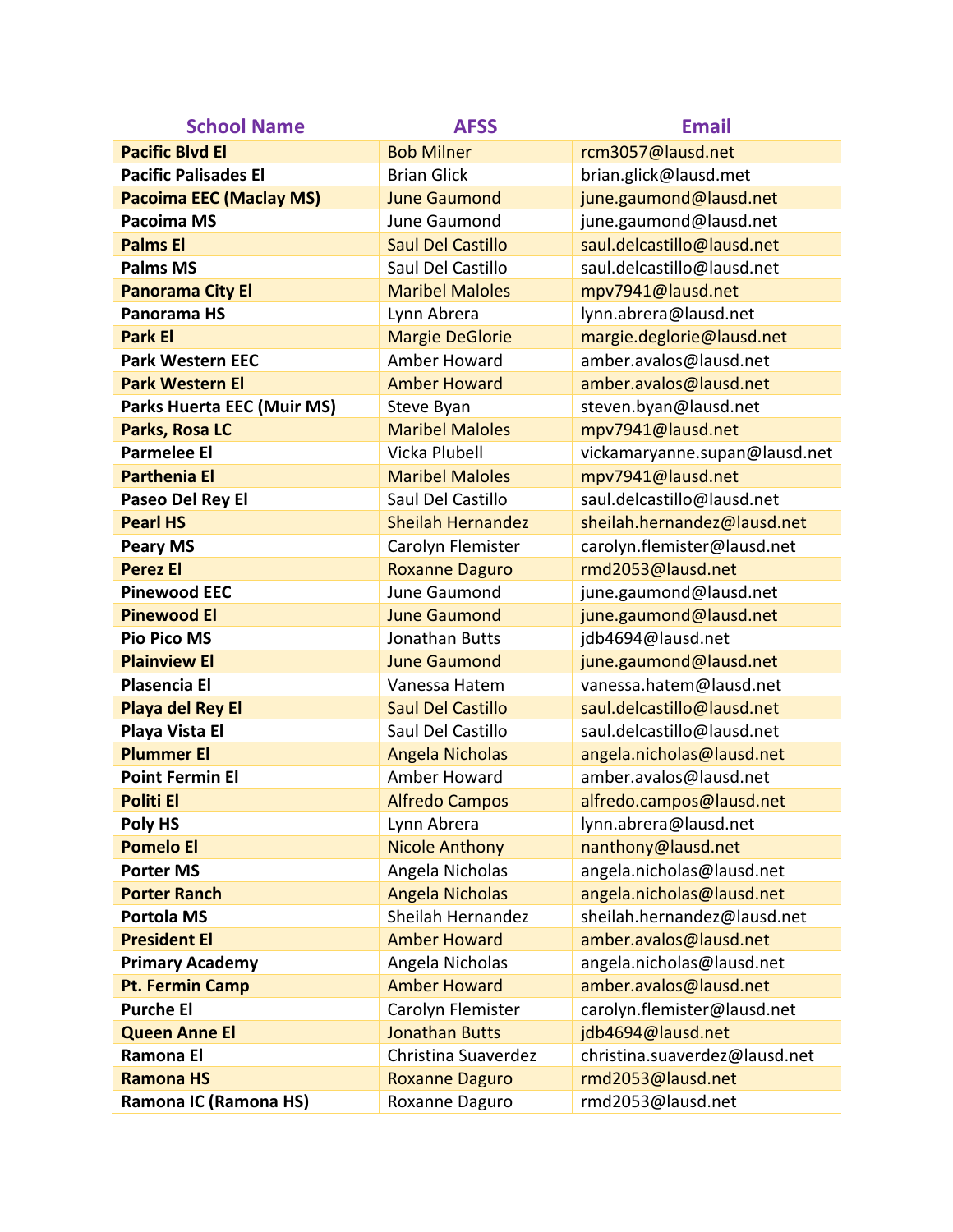| <b>School Name</b>                 | <b>AFSS</b>              | <b>Email</b>                   |
|------------------------------------|--------------------------|--------------------------------|
| <b>Ranchito El</b>                 | Lynn Abrera              | lynn.abrera@lausd.net          |
| <b>Rancho Dominguez Prep HS</b>    | Huy Nguyen               | huy.l.nguyen@lausd.net         |
| <b>Raymond El</b>                  | <b>Steve Byan</b>        | steven.byan@lausd.net          |
| <b>Reed MS</b>                     | Jeanette Valdez          | jeanette.valdez@lausd.net      |
| <b>Reseda El</b>                   | <b>Sheilah Hernandez</b> | sheilah.hernandez@lausd.net    |
| <b>Reseda HS</b>                   | Sheilah Hernandez        | sheilah.hernandez@lausd.net    |
| <b>Revere MS</b>                   | <b>Brian Glick</b>       | brian.glick@lausd.met          |
| <b>Richland El</b>                 | <b>Brian Glick</b>       | brian.glick@lausd.met          |
| <b>Ride El</b>                     | <b>Camille Saikaly</b>   | camille.saikaly@lausd.net      |
| <b>Rio Vista El</b>                | Jeanette Valdez          | jeanette.valdez@lausd.net      |
| <b>Riordan PC</b>                  | <b>Tumara Arnett</b>     | txs1472@lausd.net              |
| <b>Ritter El</b>                   | Carolyn Flemister        | carolyn.flemister@lausd.net    |
| <b>Rivera LC</b>                   | <b>Vicka Plubell</b>     | vickamaryanne.supan@lausd.net  |
| <b>Riverside El</b>                | Jeanette Valdez          | jeanette.valdez@lausd.net      |
| <b>Roberti EEC (Wadsworth EI)</b>  | <b>Camille Saikaly</b>   | camille.saikaly@lausd.net      |
| <b>Rockdale El</b>                 | <b>Tumara Arnett</b>     | txs1472@lausd.net              |
| <b>Romer MS</b>                    | Lynn Abrera              | lynn.abrera@lausd.net          |
| <b>Roosevelt HS</b>                | Theo Okuribido           | theophilos.okuribido@lausd.net |
| <b>Roosevelt IC (Roosevelt HS)</b> | <b>Theo Okuribido</b>    | theophilos.okuribido@lausd.net |
| <b>Roscoe El</b>                   | Lynn Abrera              | lynn.abrera@lausd.net          |
| <b>Roscomare El</b>                | <b>Brian Glick</b>       | brian.glick@lausd.met          |
| <b>Rosemont EEC</b>                | Vanessa Hatem            | vanessa.hatem@lausd.net        |
| <b>Rosemont El</b>                 | Vanessa Hatem            | vanessa.hatem@lausd.net        |
| <b>Rosewood El</b>                 | Christina Suaverdez      | christina.suaverdez@lausd.net  |
| <b>Rowan El</b>                    | <b>Roxanne Daguro</b>    | rmd2053@lausd.net              |
| <b>Roybal LC</b>                   | Vanessa Hatem            | vanessa.hatem@lausd.net        |
| <b>Roybal-Allard El</b>            | <b>Bob Milner</b>        | rcm3057@lausd.net              |
| <b>Russell El</b>                  | Vicka Plubell            | vickamaryanne.supan@lausd.net  |
| <b>Salvin El</b>                   | <b>Alfredo Campos</b>    | alfredo.campos@lausd.net       |
| <b>San Antonio El</b>              | <b>Bob Milner</b>        | rcm3057@lausd.net              |
| <b>San Fernando EEC</b>            | <b>Angela Nicholas</b>   | angela.nicholas@lausd.net      |
| San Fernando El                    | Angela Nicholas          | angela.nicholas@lausd.net      |
| <b>San Fernando HS</b>             | <b>June Gaumond</b>      | june.gaumond@lausd.net         |
| <b>San Fernando MS</b>             | June Gaumond             | june.gaumond@lausd.net         |
| <b>San Gabriel El</b>              | <b>Margie DeGlorie</b>   | margie.deglorie@lausd.net      |
| San Jose El                        | Angela Nicholas          | angela.nicholas@lausd.net      |
| <b>San Miguel El</b>               | <b>Margie DeGlorie</b>   | margie.deglorie@lausd.net      |
| <b>San Pascual El</b>              | <b>Tumara Arnett</b>     | txs1472@lausd.net              |
| <b>San Pedro El</b>                | <b>Alfredo Campos</b>    | alfredo.campos@lausd.net       |
| <b>San Pedro HS</b>                | Amber Howard             | amber.avalos@lausd.net         |
| <b>Santana El</b>                  | <b>Angela Nicholas</b>   | angela.nicholas@lausd.net      |
| <b>Santee HS</b>                   | Alfredo Campos           | alfredo.campos@lausd.net       |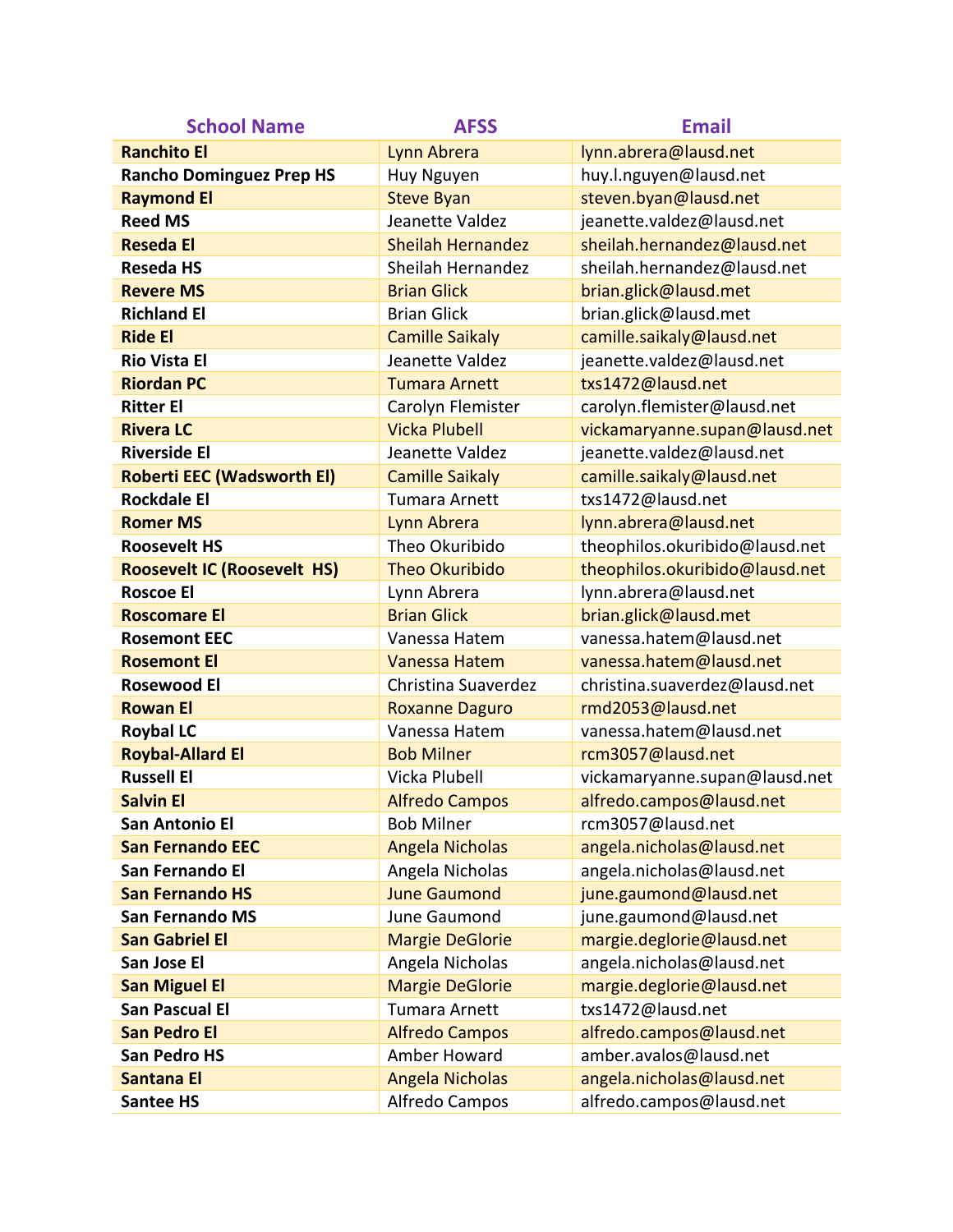| <b>School Name</b>      | <b>AFSS</b>              | <b>Email</b>                   |
|-------------------------|--------------------------|--------------------------------|
| <b>Saticoy El</b>       | Lynn Abrera              | lynn.abrera@lausd.net          |
| Saturn El               | <b>Jonathan Butts</b>    | jdb4694@lausd.net              |
| <b>Second St El</b>     | <b>Theo Okuribido</b>    | theophilos.okuribido@lausd.net |
| Selma El                | Christina Suaverdez      | christina.suaverdez@lausd.net  |
| <b>Sendak El</b>        | <b>Jeanette Valdez</b>   | jeanette.valdez@lausd.net      |
| Sepulveda MS            | Angela Nicholas          | angela.nicholas@lausd.net      |
| <b>Serrania El</b>      | <b>Sheilah Hernandez</b> | sheilah.hernandez@lausd.net    |
| <b>Seventh St El</b>    | Amber Howard             | amber.avalos@lausd.net         |
| <b>Sharp El</b>         | <b>Angela Nicholas</b>   | angela.nicholas@lausd.net      |
| <b>Shenandoah EEC</b>   | <b>Brian Glick</b>       | brian.glick@lausd.met          |
| <b>Shenandoah El</b>    | <b>Brian Glick</b>       | brian.glick@lausd.met          |
| <b>Sheridan El</b>      | Theo Okuribido           | theophilos.okuribido@lausd.net |
| <b>Sherman Oaks CES</b> | <b>Sheilah Hernandez</b> | sheilah.hernandez@lausd.net    |
| <b>Sherman Oaks El</b>  | Jeanette Valdez          | jeanette.valdez@lausd.net      |
| <b>Shirley El</b>       | <b>Nicole Anthony</b>    | nanthony@lausd.net             |
| <b>Short El</b>         | Saul Del Castillo        | saul.delcastillo@lausd.net     |
| <b>Sierra Park El</b>   | <b>Theo Okuribido</b>    | theophilos.okuribido@lausd.net |
| Sierra Vista El         | Theo Okuribido           | theophilos.okuribido@lausd.net |
| <b>Sixth Ave El</b>     | <b>Jonathan Butts</b>    | jdb4694@lausd.net              |
| <b>Solano El</b>        | <b>Tumara Arnett</b>     | txs1472@lausd.net              |
| <b>Solis LA</b>         | <b>Roxanne Daguro</b>    | rmd2053@lausd.net              |
| Soto El                 | Theo Okuribido           | theophilos.okuribido@lausd.net |
| <b>Sotomayor HS</b>     | <b>Stephanie Ou</b>      | stephanie.ou@lausd.net         |
| <b>South Gate HS</b>    | Margie DeGlorie          | margie.deglorie@lausd.net      |
| <b>South Gate MS</b>    | <b>Margie DeGlorie</b>   | margie.deglorie@lausd.net      |
| <b>South Park El</b>    | Vicka Plubell            | vickamaryanne.supan@lausd.net  |
| <b>South Shores El</b>  | <b>Amber Howard</b>      | amber.avalos@lausd.net         |
| <b>Southeast HS</b>     | <b>Bob Milner</b>        | rcm3057@lausd.net              |
| <b>Southeast MS</b>     | <b>Bob Milner</b>        | rcm3057@lausd.net              |
| <b>Stagg El</b>         | Nicole Anthony           | nanthony@lausd.net             |
| <b>Stanford El</b>      | <b>Bob Milner</b>        | rcm3057@lausd.net              |
| <b>Stanford PC</b>      | <b>Bob Milner</b>        | rcm3057@lausd.net              |
| <b>State EEC</b>        | <b>Margie DeGlorie</b>   | margie.deglorie@lausd.net      |
| <b>State El</b>         | Margie DeGlorie          | margie.deglorie@lausd.net      |
| <b>Sterry El</b>        | <b>Brian Glick</b>       | brian.glick@lausd.met          |
| <b>Stevenson MS</b>     | Roxanne Daguro           | rmd2053@lausd.net              |
| <b>Stonehurst El</b>    | <b>June Gaumond</b>      | june.gaumond@lausd.net         |
| <b>Stoner El</b>        | Saul Del Castillo        | saul.delcastillo@lausd.net     |
| <b>Strathern El</b>     | Lynn Abrera              | lynn.abrera@lausd.net          |
| <b>Sun Valley MS</b>    | Lynn Abrera              | lynn.abrera@lausd.net          |
| <b>Sunland El</b>       | <b>June Gaumond</b>      | june.gaumond@lausd.net         |
| <b>Sunny Brae El</b>    | Nicole Anthony           | nanthony@lausd.net             |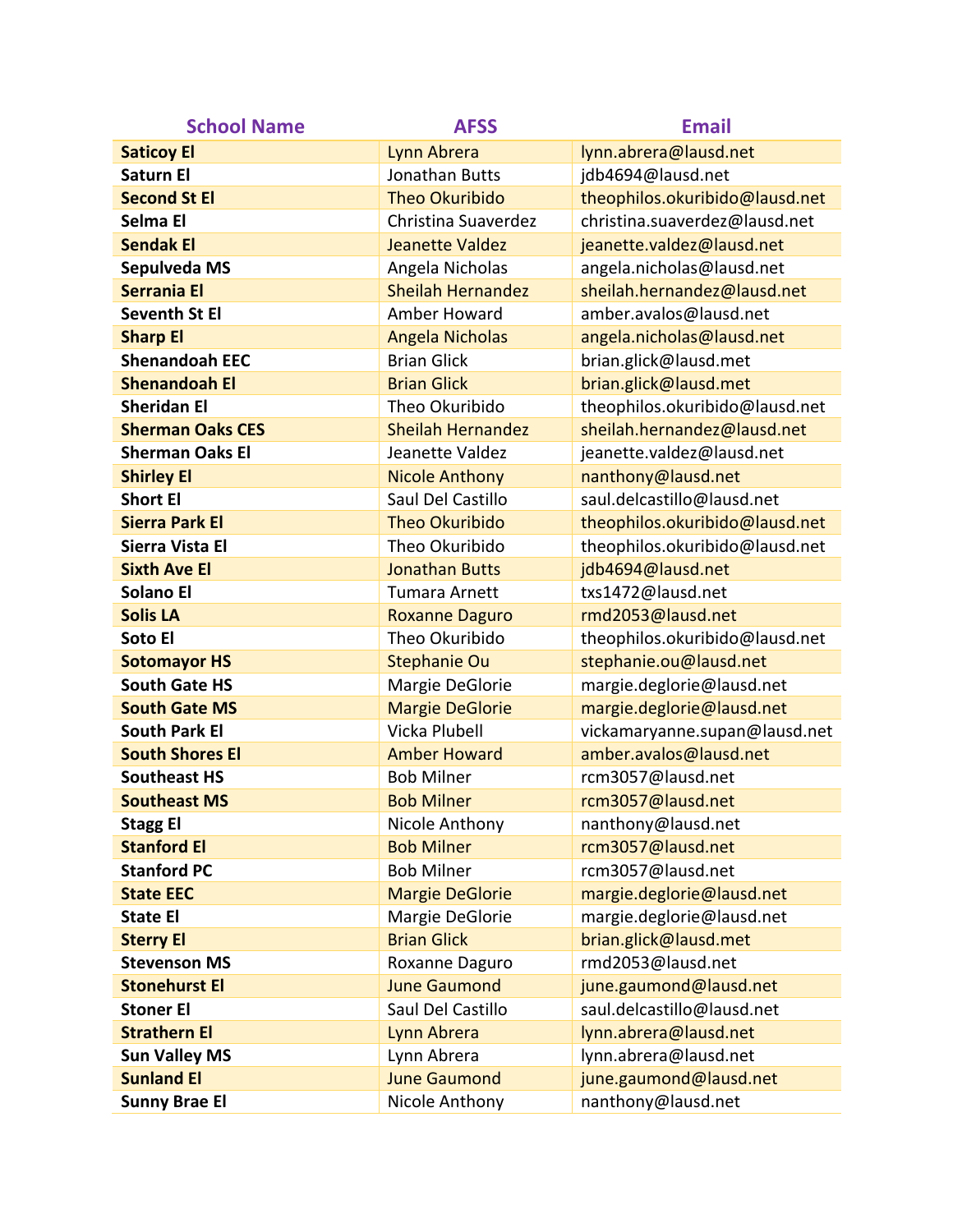| <b>School Name</b>                         | <b>AFSS</b>                | <b>Email</b>                   |
|--------------------------------------------|----------------------------|--------------------------------|
| <b>Sunrise El</b>                          | <b>Theo Okuribido</b>      | theophilos.okuribido@lausd.net |
| <b>Superior El</b>                         | <b>Maribel Maloles</b>     | mpv7941@lausd.net              |
| <b>Sutter MS</b>                           | <b>Nicole Anthony</b>      | nanthony@lausd.net             |
| Sylmar El                                  | June Gaumond               | june.gaumond@lausd.net         |
| <b>Sylmar HS</b>                           | <b>Angela Nicholas</b>     | angela.nicholas@lausd.net      |
| <b>Sylmar LA</b>                           | June Gaumond               | june.gaumond@lausd.net         |
| <b>Sylvan Park EEC</b>                     | Jeanette Valdez            | jeanette.valdez@lausd.net      |
| <b>Sylvan Park El</b>                      | Jeanette Valdez            | jeanette.valdez@lausd.net      |
| <b>Taft HS</b>                             | <b>Sheilah Hernandez</b>   | sheilah.hernandez@lausd.net    |
| <b>Taper El</b>                            | Amber Howard               | amber.avalos@lausd.net         |
| <b>Tarzana El</b>                          | <b>Sheilah Hernandez</b>   | sheilah.hernandez@lausd.net    |
| <b>Telfair EEC</b>                         | Angela Nicholas            | angela.nicholas@lausd.net      |
| <b>Telfair El</b>                          | <b>Angela Nicholas</b>     | angela.nicholas@lausd.net      |
| <b>Tenth St El</b>                         | Alfredo Campos             | alfredo.campos@lausd.net       |
| <b>Third St El</b>                         | <b>Christina Suaverdez</b> | christina.suaverdez@lausd.net  |
| <b>Toland Way El</b>                       | Stephanie Ou               | stephanie.ou@lausd.net         |
| <b>Toluca Lake EEC</b>                     | Jeanette Valdez            | jeanette.valdez@lausd.net      |
| <b>Toluca Lake El</b>                      | Jeanette Valdez            | jeanette.valdez@lausd.net      |
| <b>Topanga El</b>                          | <b>Brian Glick</b>         | brian.glick@lausd.met          |
| <b>Topeka El</b>                           | <b>Maribel Maloles</b>     | mpv7941@lausd.net              |
| <b>Torres HS</b>                           | <b>Roxanne Daguro</b>      | rmd2053@lausd.net              |
| <b>Towne El</b>                            | Huy Nguyen                 | huy.l.nguyen@lausd.net         |
| <b>Trinity EEC</b>                         | <b>Camille Saikaly</b>     | camille.saikaly@lausd.net      |
| <b>Trinity El</b>                          | Camille Saikaly            | camille.saikaly@lausd.net      |
| <b>Tulsa El</b>                            | <b>Angela Nicholas</b>     | angela.nicholas@lausd.net      |
| <b>Twain MS</b>                            | Saul Del Castillo          | saul.delcastillo@lausd.net     |
| <b>Tweedy El</b>                           | <b>Margie DeGlorie</b>     | margie.deglorie@lausd.net      |
| <b>Union El</b>                            | Vanessa Hatem              | vanessa.hatem@lausd.net        |
| <b>University HS</b>                       | <b>Brian Glick</b>         | brian.glick@lausd.met          |
| <b>Utah El</b>                             | Theo Okuribido             | theophilos.okuribido@lausd.net |
| <b>Valerio El</b>                          | Lynn Abrera                | lynn.abrera@lausd.net          |
| <b>Valley Acad. of Arts &amp; Sciences</b> | <b>Maribel Maloles</b>     | mpv7941@lausd.net              |
| <b>Valley Oaks CES</b>                     | Lynn Abrera                | lynn.abrera@lausd.net          |
| <b>Valley View El</b>                      | Christina Suaverdez        | christina.suaverdez@lausd.net  |
| <b>Van Deene El</b>                        | <b>Amber Howard</b>        | amber.avalos@lausd.net         |
| Van Gogh El                                | Angela Nicholas            | angela.nicholas@lausd.net      |
| <b>Van Ness El</b>                         | <b>Christina Suaverdez</b> | christina.suaverdez@lausd.net  |
| Van Nuys El                                | Jeanette Valdez            | jeanette.valdez@lausd.net      |
| <b>Van Nuys HS</b>                         | Jeanette Valdez            | jeanette.valdez@lausd.net      |
| <b>Van Nuys MS</b>                         | Jeanette Valdez            | jeanette.valdez@lausd.net      |
| <b>Vanalden EEC</b>                        | <b>Sheilah Hernandez</b>   | sheilah.hernandez@lausd.net    |
| <b>Vanalden El</b>                         | Sheilah Hernandez          | sheilah.hernandez@lausd.net    |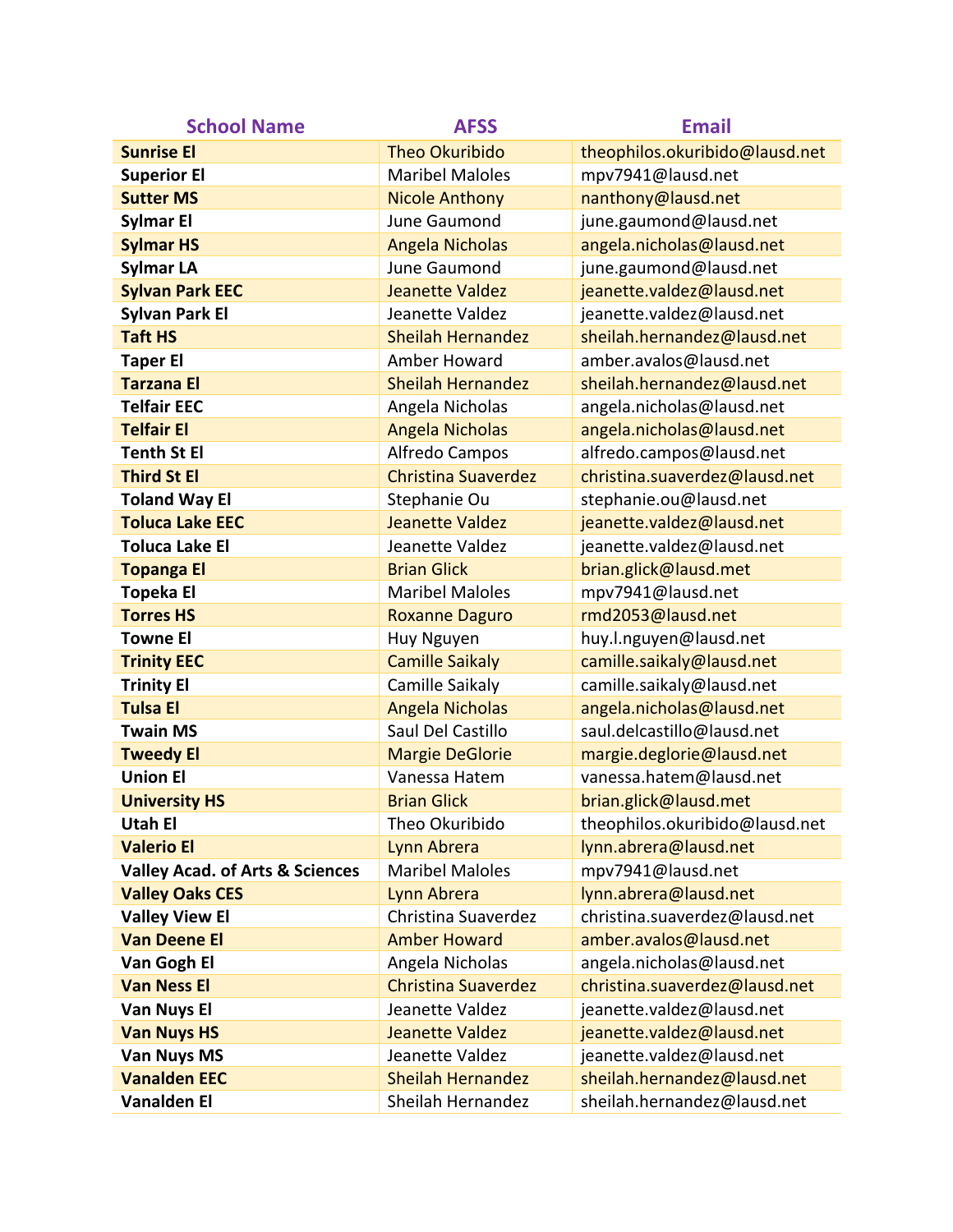| <b>School Name</b>             | <b>AFSS</b>                | <b>Email</b>                  |
|--------------------------------|----------------------------|-------------------------------|
| <b>Vaughn EEC (Maclay MS)</b>  | <b>June Gaumond</b>        | june.gaumond@lausd.net        |
| <b>Vena El</b>                 | Angela Nicholas            | angela.nicholas@lausd.net     |
| <b>Venice HS</b>               | <b>Saul Del Castillo</b>   | saul.delcastillo@lausd.net    |
| <b>Verdugo Hills HS</b>        | June Gaumond               | june.gaumond@lausd.net        |
| <b>Vermont El</b>              | <b>Alfredo Campos</b>      | alfredo.campos@lausd.net      |
| <b>Vernon City El</b>          | <b>Bob Milner</b>          | rcm3057@lausd.net             |
| <b>Victoria El</b>             | <b>Bob Milner</b>          | rcm3057@lausd.net             |
| <b>Victory El</b>              | Jeanette Valdez            | jeanette.valdez@lausd.net     |
| <b>Vine EEC</b>                | <b>Christina Suaverdez</b> | christina.suaverdez@lausd.net |
| <b>Vine El</b>                 | Christina Suaverdez        | christina.suaverdez@lausd.net |
| <b>Vinedale El</b>             | Lynn Abrera                | lynn.abrera@lausd.net         |
| <b>Vintage El</b>              | Angela Nicholas            | angela.nicholas@lausd.net     |
| <b>Virgil MS</b>               | <b>Vanessa Hatem</b>       | vanessa.hatem@lausd.net       |
| Virginia Road El               | <b>Jonathan Butts</b>      | jdb4694@lausd.net             |
| <b>Vista Del Valle Academy</b> | <b>June Gaumond</b>        | june.gaumond@lausd.net        |
| <b>Vista MS</b>                | Lynn Abrera                | lynn.abrera@lausd.net         |
| <b>Wadsworth EEC</b>           | <b>Camille Saikaly</b>     | camille.saikaly@lausd.net     |
| <b>Wadsworth El</b>            | Camille Saikaly            | camille.saikaly@lausd.net     |
| <b>Walgrove El</b>             | <b>Saul Del Castillo</b>   | saul.delcastillo@lausd.net    |
| <b>Walnut Park El</b>          | <b>Bob Milner</b>          | rcm3057@lausd.net             |
| <b>Walnut Park MS</b>          | <b>Bob Milner</b>          | rcm3057@lausd.net             |
| <b>Warner El</b>               | <b>Brian Glick</b>         | brian.glick@lausd.met         |
| <b>Washington PC</b>           | <b>Vicka Plubell</b>       | vickamaryanne.supan@lausd.net |
| <b>Washington Prep HS</b>      | Steve Byan                 | steven.byan@lausd.net         |
| <b>Webster MS</b>              | <b>Brian Glick</b>         | brian.glick@lausd.met         |
| <b>Weemes El</b>               | Alfredo Campos             | alfredo.campos@lausd.net      |
| <b>Weigand El</b>              | <b>Carolyn Flemister</b>   | carolyn.flemister@lausd.net   |
| <b>Welby Way El</b>            | Sheilah Hernandez          | sheilah.hernandez@lausd.net   |
| <b>West Adams HS</b>           | <b>Alfredo Campos</b>      | alfredo.campos@lausd.net      |
| <b>West Athens El</b>          | Steve Byan                 | steven.byan@lausd.net         |
| <b>West Hollywood El</b>       | <b>Christina Suaverdez</b> | christina.suaverdez@lausd.net |
| <b>West Vernon El</b>          | Camille Saikaly            | camille.saikaly@lausd.net     |
| <b>Westchester HS</b>          | <b>Saul Del Castillo</b>   | saul.delcastillo@lausd.net    |
| <b>Western El</b>              | Steve Byan                 | steven.byan@lausd.net         |
| <b>Westminster EEC</b>         | <b>Saul Del Castillo</b>   | saul.delcastillo@lausd.net    |
| <b>Westminster El</b>          | Saul Del Castillo          | saul.delcastillo@lausd.net    |
| <b>Westport Heights El</b>     | <b>Saul Del Castillo</b>   | saul.delcastillo@lausd.net    |
| <b>Westside Leadership</b>     | Saul Del Castillo          | saul.delcastillo@lausd.net    |
| <b>Westwood El</b>             | <b>Brian Glick</b>         | brian.glick@lausd.met         |
| <b>White El</b>                | Vanessa Hatem              | vanessa.hatem@lausd.net       |
| <b>White MS</b>                | <b>Huy Nguyen</b>          | huy.l.nguyen@lausd.net        |
| <b>Widney HS</b>               | Vanessa Hatem              | vanessa.hatem@lausd.net       |